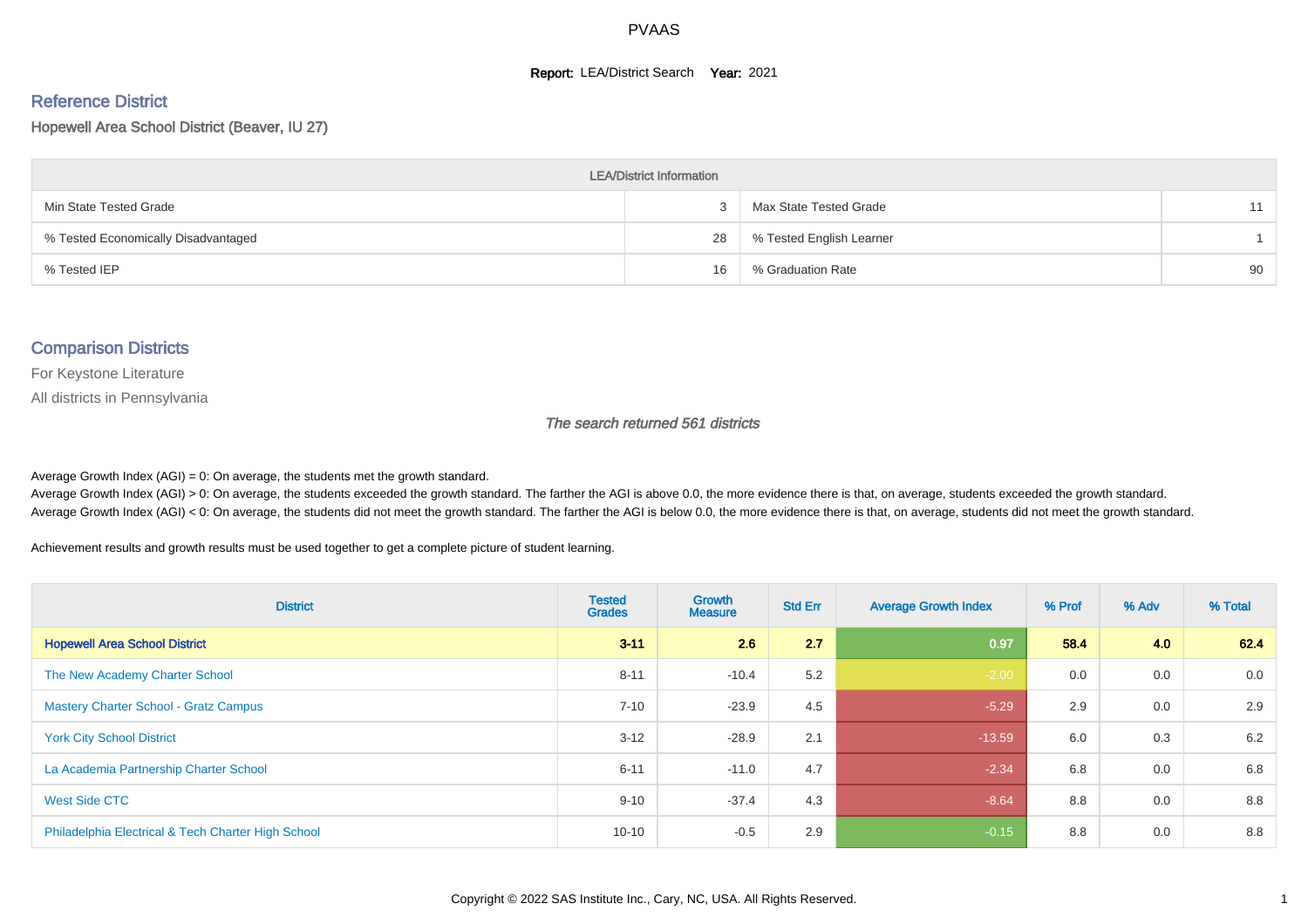| <b>District</b>                                                       | <b>Tested</b><br><b>Grades</b> | <b>Growth</b><br><b>Measure</b> | <b>Std Err</b> | <b>Average Growth Index</b> | % Prof | % Adv   | % Total |
|-----------------------------------------------------------------------|--------------------------------|---------------------------------|----------------|-----------------------------|--------|---------|---------|
| <b>Hopewell Area School District</b>                                  | $3 - 11$                       | 2.6                             | 2.7            | 0.97                        | 58.4   | 4.0     | 62.4    |
| Esperanza Cyber Charter School                                        | $3 - 11$                       | 7.1                             | 6.1            | 1.16                        | 9.1    | 0.0     | 9.1     |
| <b>Innovative Arts Academy Charter School</b>                         | $6 - 11$                       | $-9.1$                          | 3.7            | $-2.44$                     | 9.5    | 0.0     | 9.5     |
| <b>Aliquippa School District</b>                                      | $3 - 11$                       | $-9.0$                          | 4.2            | $-2.14$                     | 11.0   | $0.0\,$ | 11.0    |
| Propel Charter School - Braddock Hills                                | $3 - 11$                       | $-13.6$                         | 3.6            | $-3.81$                     | 9.7    | 1.6     | 11.3    |
| <b>Clairton City School District</b>                                  | $3 - 11$                       | 3.5                             | 3.7            | 0.95                        | 13.4   | 0.0     | 13.4    |
| <b>Sto-Rox School District</b>                                        | $3 - 10$                       | 6.6                             | 3.7            | 1.80                        | 13.4   | 0.0     | 13.4    |
| People For People Charter School                                      | $3 - 12$                       | 13.3                            | 5.5            | 2.43                        | 13.5   | 0.0     | 13.5    |
| <b>Propel Charter School-Montour</b>                                  | $3 - 10$                       | $-10.7$                         | 3.9            | $-2.71$                     | 13.7   | 0.0     | 13.7    |
| <b>Steelton-Highspire School District</b>                             | $3 - 11$                       | $-11.8$                         | 3.5            | $-3.40$                     | 14.5   | 0.0     | 14.5    |
| <b>Universal Audenried Charter School</b>                             | $9 - 11$                       | $-5.8$                          | 2.4            | $-2.40$                     | 14.6   | 0.0     | 14.6    |
| <b>Chester-Upland School District</b>                                 | $3 - 11$                       | $-0.3$                          | 2.7            | $-0.09$                     | 13.8   | 0.8     | 14.6    |
| <b>Sugar Valley Rural Charter School</b>                              | $3 - 11$                       | $-11.0$                         | 4.5            | $-2.46$                     | 14.9   | 0.0     | 14.9    |
| Preparatory Charter School Of Mathematics, Science, Tech, And Careers | $9 - 10$                       | $-4.0$                          | 2.5            | $-1.59$                     | 15.0   | $0.0\,$ | 15.0    |
| Maritime Academy Charter School                                       | $3 - 10$                       | $-11.4$                         | 3.5            | $-3.29$                     | 15.2   | 0.0     | 15.2    |
| Dr Robert Ketterer Charter School Inc                                 | $6 - 12$                       | 10.1                            | 5.0            | 2.04                        | 14.9   | 0.4     | 15.3    |
| <b>Harrisburg City School District</b>                                | $3 - 11$                       | $-0.4$                          | 2.1            | $-0.19$                     | 15.1   | 0.4     | 15.5    |
| <b>Propel Charter School-Homestead</b>                                | $3 - 11$                       | $-11.7$                         | 4.1            | $-2.84$                     | 15.9   | 0.0     | 15.9    |
| Perseus House Charter School Of Excellence                            | $6 - 11$                       | $-5.2$                          | 3.0            | $-1.72$                     | 16.5   | $0.0\,$ | 16.5    |
| <b>Dauphin County Technical School</b>                                | $9 - 11$                       | $-45.5$                         | 2.6            | $-17.72$                    | 14.4   | 2.5     | 16.9    |
| <b>Lancaster School District</b>                                      | $3 - 12$                       | $-15.8$                         | 1.5            | $-10.90$                    | 14.6   | 2.3     | 16.9    |
| <b>Farrell Area School District</b>                                   | $3 - 11$                       | $-10.4$                         | 4.3            | $-2.41$                     | 19.0   | $0.0\,$ | 19.0    |
| <b>Tech Freire Charter School</b>                                     | $9 - 11$                       | 9.3                             | 2.9            | 3.26                        | 18.0   | 1.1     | 19.1    |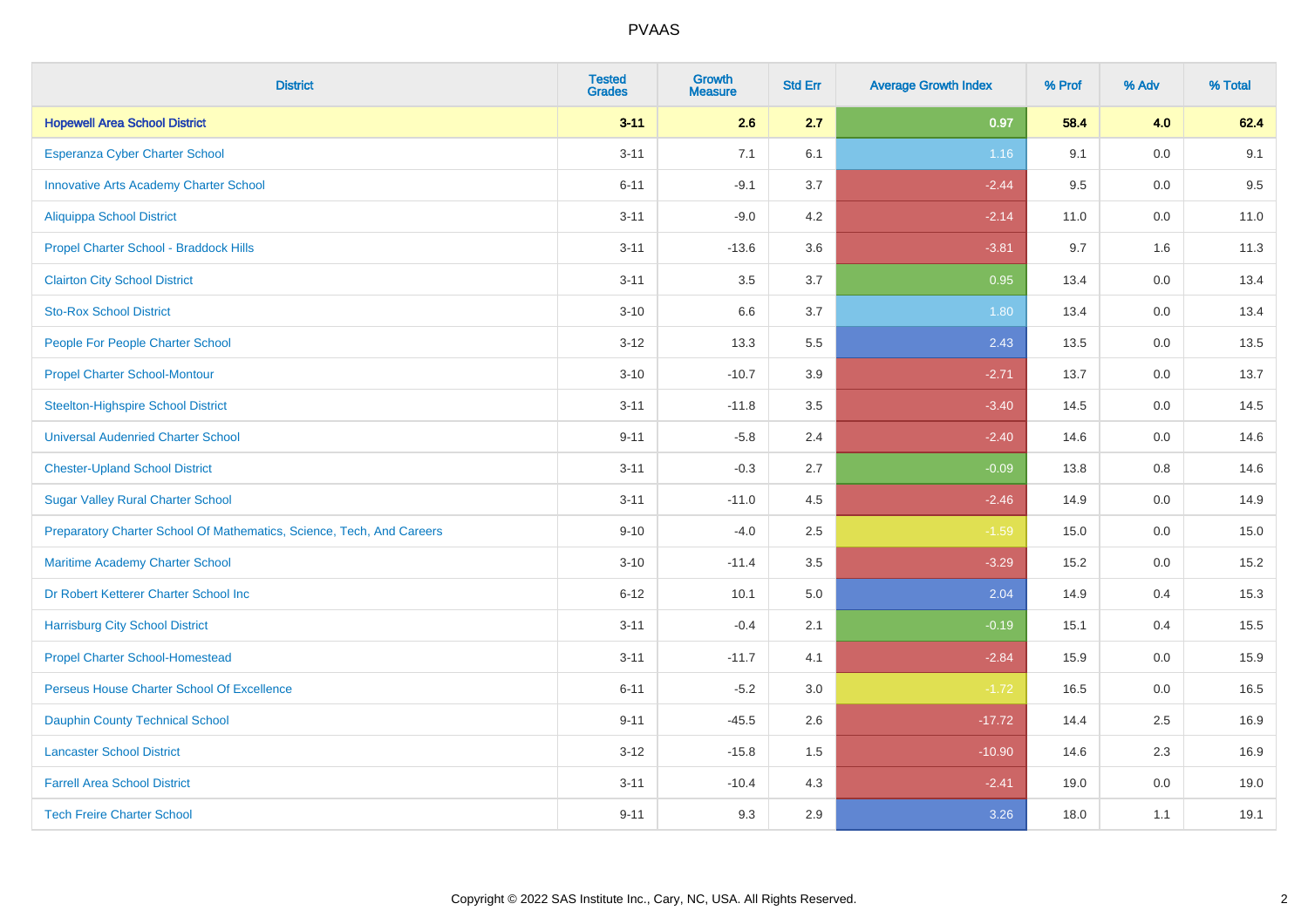| <b>District</b>                                        | <b>Tested</b><br><b>Grades</b> | Growth<br><b>Measure</b> | <b>Std Err</b> | <b>Average Growth Index</b> | % Prof | % Adv | % Total |
|--------------------------------------------------------|--------------------------------|--------------------------|----------------|-----------------------------|--------|-------|---------|
| <b>Hopewell Area School District</b>                   | $3 - 11$                       | 2.6                      | 2.7            | 0.97                        | 58.4   | 4.0   | 62.4    |
| <b>Lawrence County CTC</b>                             | $10 - 11$                      | $-21.7$                  | 3.6            | $-6.05$                     | 19.8   | 0.0   | 19.8    |
| <b>Rochester Area School District</b>                  | $3 - 11$                       | $-13.2$                  | 4.6            | $-2.89$                     | 19.5   | 1.3   | 20.8    |
| Multicultural Academy Charter School                   | $9 - 11$                       | 9.5                      | 3.5            | 2.69                        | 22.0   | 0.0   | 22.0    |
| Philipsburg-Osceola Area School District               | $3 - 11$                       | $-24.8$                  | 3.3            | $-7.43$                     | 19.7   | 2.6   | 22.4    |
| <b>Columbia-Montour AVTS</b>                           | $9 - 10$                       | $-12.5$                  | 3.0            | $-4.16$                     | 22.3   | 0.6   | 22.9    |
| Jefferson County-Dubois AVTS                           | $9 - 11$                       | $-16.2$                  | 3.9            | $-4.16$                     | 23.0   | 0.0   | 23.0    |
| <b>Williams Valley School District</b>                 | $3 - 11$                       | $-7.3$                   | 3.4            | $-2.13$                     | 23.2   | 0.0   | 23.2    |
| <b>Chester Charter Scholars Academy Charter School</b> | $3 - 12$                       | 8.4                      | 4.1            | 2.03                        | 23.4   | 0.0   | 23.4    |
| Lincoln Leadership Academy Charter School              | $3 - 12$                       | 14.2                     | 6.4            | 2.22                        | 23.5   | 0.0   | 23.5    |
| <b>Tacony Academy Charter School</b>                   | $3 - 11$                       | $-14.7$                  | 3.0            | $-4.82$                     | 22.4   | 1.8   | 24.1    |
| Mastery Charter School - Shoemaker Campus              | $7 - 10$                       | 4.1                      | 3.0            | 1.34                        | 20.9   | 3.3   | 24.2    |
| Imhotep Institute Charter High School                  | $9 - 11$                       | $-5.3$                   | 5.8            | $-0.92$                     | 25.0   | 0.0   | 25.0    |
| <b>Norristown Area School District</b>                 | $3 - 12$                       | $-12.8$                  | 1.6            | $-7.98$                     | 23.5   | 2.3   | 25.7    |
| <b>Executive Education Academy Charter School</b>      | $3 - 10$                       | $-6.5$                   | 3.1            | $-2.08$                     | 23.7   | 2.2   | 25.8    |
| <b>Greater Johnstown School District</b>               | $3 - 11$                       | $-3.1$                   | 2.6            | $-1.19$                     | 26.1   | 0.0   | 26.1    |
| <b>Lebanon School District</b>                         | $3 - 11$                       | $-1.6$                   | 1.9            | $-0.80$                     | 24.4   | 2.6   | 27.0    |
| <b>Turkeyfoot Valley Area School District</b>          | $3 - 12$                       | $-4.3$                   | 5.6            | $-0.76$                     | 22.0   | 5.1   | 27.1    |
| <b>Reading School District</b>                         | $3 - 11$                       | 10.1                     | 1.4            | 7.25                        | 24.7   | 2.4   | 27.2    |
| Community Academy Of Philadelphia Charter School       | $3 - 11$                       | 5.8                      | 2.7            | 2.12                        | 26.7   | 0.9   | 27.6    |
| Salisbury-Elk Lick School District                     | $3 - 11$                       | $-13.5$                  | 5.9            | $-2.30$                     | 27.8   | 0.0   | 27.8    |
| <b>Shade-Central City School District</b>              | $3 - 11$                       | $-5.9$                   | 4.6            | $-1.28$                     | 27.8   | 0.0   | 27.8    |
| <b>Mastery Charter School - Pickett Campus</b>         | $6 - 10$                       | 5.6                      | 5.7            | 1.00                        | 27.8   | 0.0   | 27.8    |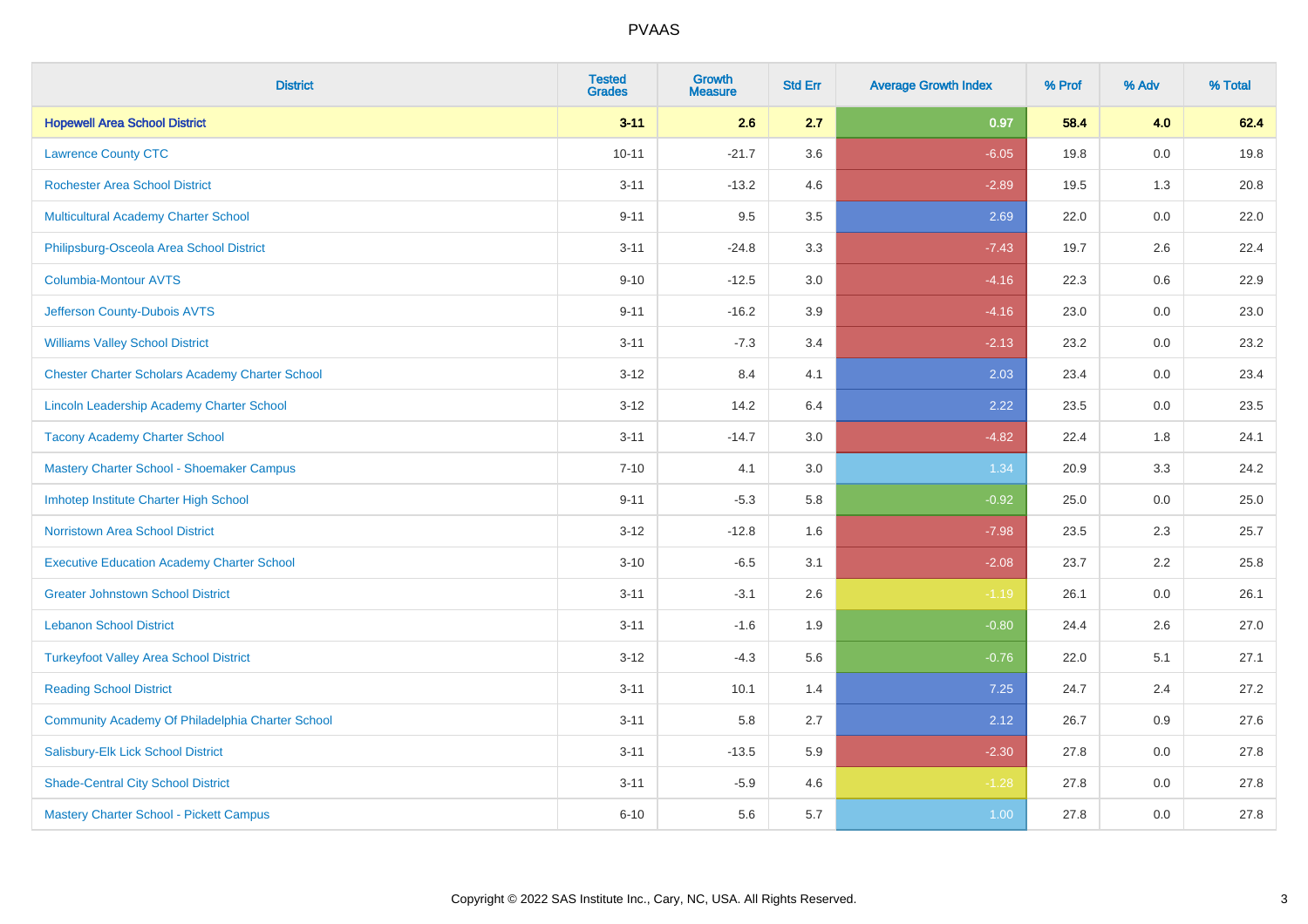| <b>District</b>                                 | <b>Tested</b><br><b>Grades</b> | <b>Growth</b><br><b>Measure</b> | <b>Std Err</b> | <b>Average Growth Index</b> | % Prof | % Adv | % Total |
|-------------------------------------------------|--------------------------------|---------------------------------|----------------|-----------------------------|--------|-------|---------|
| <b>Hopewell Area School District</b>            | $3 - 11$                       | 2.6                             | 2.7            | 0.97                        | 58.4   | 4.0   | 62.4    |
| <b>Mahanoy Area School District</b>             | $3 - 10$                       | $-9.0$                          | 3.6            | $-2.49$                     | 26.2   | 1.6   | 27.9    |
| <b>Allentown City School District</b>           | $3 - 12$                       | 5.3                             | 1.4            | 3.88                        | 25.3   | 2.7   | 28.0    |
| <b>Keystone Education Center Charter School</b> | $3-12$                         | $-12.9$                         | 5.9            | $-2.19$                     | 28.0   | 0.0   | 28.0    |
| <b>Williamsburg Community School District</b>   | $3 - 11$                       | $-14.3$                         | 4.1            | $-3.48$                     | 28.3   | 0.0   | 28.3    |
| <b>Erie City School District</b>                | $3 - 12$                       | $-14.5$                         | 1.6            | $-9.26$                     | 25.4   | 3.0   | 28.4    |
| <b>Mastery Charter School - Thomas Campus</b>   | $3 - 10$                       | 2.1                             | 6.2            | 0.33                        | 28.6   | 0.0   | 28.6    |
| Urban Pathways 6-12 Charter School              | $6 - 11$                       | 4.8                             | 6.4            | 0.75                        | 28.6   | 0.0   | 28.6    |
| <b>Gillingham Charter School</b>                | $3 - 11$                       | $-4.4$                          | 5.6            | $-0.77$                     | 20.8   | 8.3   | 29.2    |
| <b>Pottstown School District</b>                | $3-12$                         | $-4.0$                          | 2.4            | $-1.68$                     | 29.8   | 1.2   | 31.0    |
| Northern Lebanon School District                | $3 - 11$                       | 0.4                             | 2.5            | 0.15                        | 28.0   | 3.0   | 31.0    |
| <b>Columbia Borough School District</b>         | $3 - 12$                       | $-3.1$                          | 3.5            | $-0.89$                     | 29.5   | 1.9   | 31.4    |
| <b>MaST Community Charter School II</b>         | $3 - 10$                       | 4.4                             | 3.2            | 1.37                        | 28.4   | 3.4   | 31.8    |
| <b>KIPP Dubois Charter School</b>               | $9 - 10$                       | 4.7                             | 3.3            | 1.40                        | 31.0   | 1.4   | 32.4    |
| <b>Roberto Clemente Charter School</b>          | $3 - 12$                       | 2.2                             | 4.9            | 0.45                        | 27.5   | 5.0   | 32.5    |
| <b>Washington School District</b>               | $3 - 11$                       | $-4.9$                          | $2.8\,$        | $-1.76$                     | 30.1   | 2.4   | 32.5    |
| Morrisville Borough School District             | $3 - 11$                       | 4.8                             | 4.3            | 1.10                        | 30.2   | 2.3   | 32.6    |
| Penns Manor Area School District                | $3 - 12$                       | $-17.0$                         | 3.7            | $-4.52$                     | 29.7   | 3.1   | 32.8    |
| Esperanza Academy Charter School                | $4 - 11$                       | 4.0                             | 2.5            | 1.61                        | 32.4   | 0.7   | 33.1    |
| Hope For Hyndman Charter School                 | $3 - 11$                       | $-2.0$                          | 6.1            | $-0.32$                     | 33.3   | 0.0   | 33.3    |
| <b>Shenandoah Valley School District</b>        | $3 - 11$                       | 9.7                             | 3.9            | 2.49                        | 28.3   | 5.0   | 33.3    |
| <b>Penn Hills School District</b>               | $3 - 11$                       | $-7.6$                          | 2.6            | $-2.94$                     | 33.1   | 0.7   | 33.8    |
| <b>Blacklick Valley School District</b>         | $3 - 11$                       | 8.0                             | 4.3            | 1.85                        | 34.1   | 0.0   | 34.1    |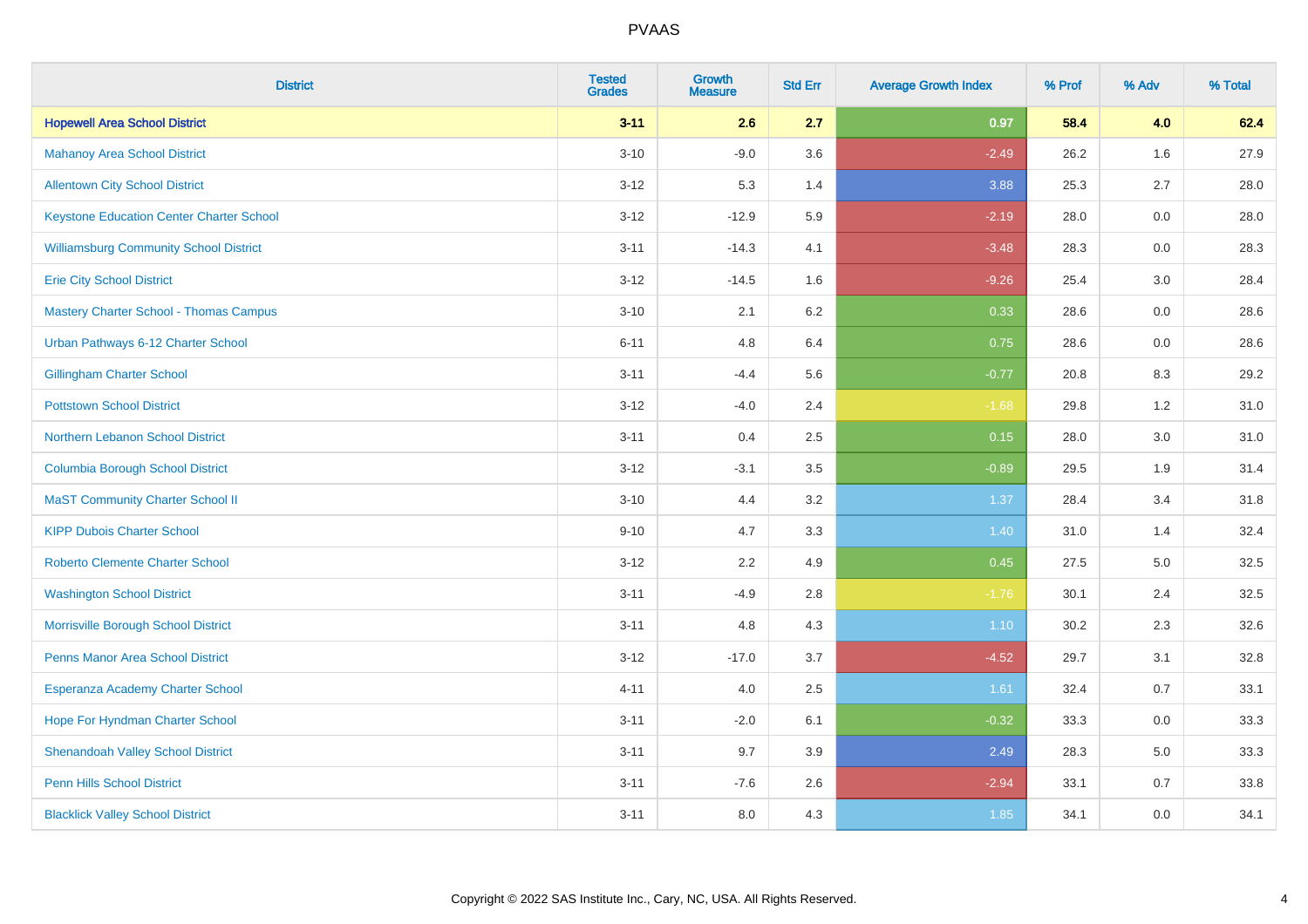| <b>District</b>                                | <b>Tested</b><br><b>Grades</b> | Growth<br><b>Measure</b> | <b>Std Err</b> | <b>Average Growth Index</b> | % Prof | % Adv | % Total |
|------------------------------------------------|--------------------------------|--------------------------|----------------|-----------------------------|--------|-------|---------|
| <b>Hopewell Area School District</b>           | $3 - 11$                       | 2.6                      | 2.7            | 0.97                        | 58.4   | 4.0   | 62.4    |
| <b>Bristol Township School District</b>        | $3 - 11$                       | $-13.9$                  | 2.0            | $-7.05$                     | 31.0   | 3.7   | 34.7    |
| <b>Marion Center Area School District</b>      | $3 - 10$                       | $-12.0$                  | 3.1            | $-3.87$                     | 33.7   | 1.1   | 34.8    |
| Southern Huntingdon County School District     | $3 - 11$                       | $-12.9$                  | 3.2            | $-3.98$                     | 32.5   | 2.5   | 35.0    |
| <b>Woodland Hills School District</b>          | $3 - 12$                       | 3.2                      | 2.6            | 1.22                        | 31.4   | 3.6   | 35.0    |
| <b>Achievement House Charter School</b>        | $7 - 11$                       | $-0.7$                   | 4.0            | $-0.17$                     | 32.5   | 2.6   | 35.1    |
| <b>Cornell School District</b>                 | $3 - 11$                       | $-1.6$                   | 5.0            | $-0.32$                     | 33.8   | 1.5   | 35.4    |
| <b>Mckeesport Area School District</b>         | $3 - 12$                       | 9.0                      | 2.4            | 3.72                        | 31.0   | 4.5   | 35.5    |
| <b>Mount Union Area School District</b>        | $3 - 10$                       | $-6.1$                   | 3.1            | $-1.97$                     | 32.2   | 3.4   | 35.6    |
| <b>Carbon Career &amp; Technical Institute</b> | $9 - 11$                       | $-5.7$                   | 3.6            | $-1.59$                     | 34.5   | 1.2   | 35.7    |
| <b>Redbank Valley School District</b>          | $3 - 11$                       | $-9.5$                   | 3.4            | $-2.77$                     | 31.5   | 4.9   | 36.4    |
| <b>Carmichaels Area School District</b>        | $3 - 10$                       | $-9.3$                   | 3.3            | $-2.81$                     | 35.1   | 1.4   | 36.5    |
| <b>Bethlehem-Center School District</b>        | $3 - 10$                       | 8.1                      | 3.3            | 2.46                        | 35.1   | 1.4   | 36.5    |
| <b>New Castle Area School District</b>         | $3 - 12$                       | $-6.4$                   | 2.4            | $-2.66$                     | 32.5   | 4.3   | 36.8    |
| <b>Muhlenberg School District</b>              | $3 - 10$                       | 4.0                      | 1.9            | 2.10                        | 34.2   | 2.6   | 36.8    |
| Northern Lehigh School District                | $3 - 12$                       | $-10.4$                  | 2.7            | $-3.82$                     | 28.0   | 9.3   | 37.3    |
| <b>Northeast Bradford School District</b>      | $3 - 10$                       | $-3.1$                   | 4.0            | $-0.78$                     | 33.9   | 3.4   | 37.3    |
| <b>Northern Potter School District</b>         | $3 - 12$                       | $-13.1$                  | 4.6            | $-2.84$                     | 37.5   | 0.0   | 37.5    |
| <b>Port Allegany School District</b>           | $3 - 11$                       | 4.4                      | 3.6            | 1.21                        | 28.1   | 9.4   | 37.5    |
| <b>West Middlesex Area School District</b>     | $3 - 10$                       | $-8.4$                   | $3.8\,$        | $-2.21$                     | 34.9   | 2.8   | 37.6    |
| <b>Big Beaver Falls Area School District</b>   | $3 - 11$                       | $-3.9$                   | 3.3            | $-1.18$                     | 34.1   | 3.5   | 37.6    |
| <b>Forest Area School District</b>             | $3 - 11$                       | $-4.4$                   | 5.4            | $-0.81$                     | 36.2   | 2.1   | 38.3    |
| <b>William Penn School District</b>            | $3 - 12$                       | 8.3                      | 2.1            | 3.99                        | 35.6   | 3.0   | 38.7    |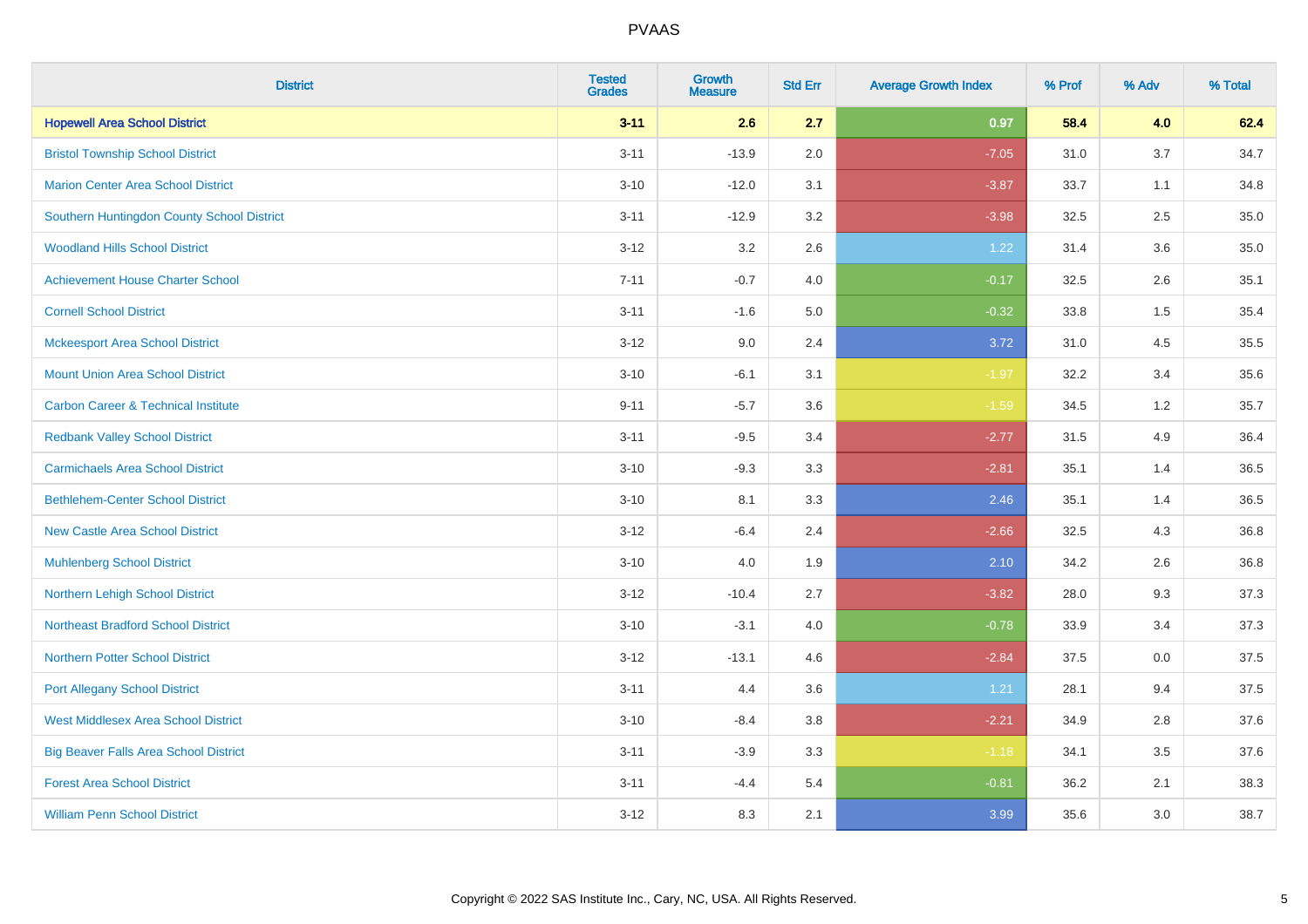| <b>District</b>                            | <b>Tested</b><br><b>Grades</b> | <b>Growth</b><br><b>Measure</b> | <b>Std Err</b> | <b>Average Growth Index</b> | % Prof | % Adv | % Total |
|--------------------------------------------|--------------------------------|---------------------------------|----------------|-----------------------------|--------|-------|---------|
| <b>Hopewell Area School District</b>       | $3 - 11$                       | 2.6                             | 2.7            | 0.97                        | 58.4   | 4.0   | 62.4    |
| <b>Frazier School District</b>             | $3 - 11$                       | $-17.2$                         | 3.7            | $-4.70$                     | 37.1   | 1.6   | 38.7    |
| <b>Austin Area School District</b>         | $3 - 11$                       | $-5.7$                          | 6.4            | $-0.90$                     | 33.3   | 5.6   | 38.9    |
| <b>Smethport Area School District</b>      | $3 - 12$                       | 0.6                             | 3.9            | 0.15                        | 37.0   | 1.8   | 38.9    |
| <b>Bucks County Technical High School</b>  | $9 - 10$                       | $-12.0$                         | 2.5            | $-4.84$                     | 35.9   | 3.2   | 39.2    |
| <b>Tulpehocken Area School District</b>    | $3 - 12$                       | $-13.7$                         | 2.8            | $-4.81$                     | 36.7   | 2.8   | 39.4    |
| <b>Shikellamy School District</b>          | $3 - 10$                       | $-22.3$                         | 2.5            | $-8.92$                     | 33.3   | 6.1   | 39.5    |
| <b>Union School District</b>               | $3 - 12$                       | 2.3                             | 4.2            | 0.54                        | 32.6   | 7.0   | 39.5    |
| Lackawanna Trail School District           | $3 - 10$                       | $-21.7$                         | 3.5            | $-6.20$                     | 38.5   | 1.5   | 40.0    |
| <b>Ferndale Area School District</b>       | $3 - 10$                       | $-5.8$                          | 4.3            | $-1.33$                     | 40.0   | 0.0   | 40.0    |
| Mastery Charter High School-Lenfest Campus | $7 - 11$                       | 2.5                             | 5.7            | 0.43                        | 40.0   | 0.0   | 40.0    |
| <b>Tussey Mountain School District</b>     | $3 - 12$                       | 1.5                             | 3.7            | 0.40                        | 38.6   | 1.8   | 40.4    |
| <b>Brownsville Area School District</b>    | $3 - 12$                       | $-7.2$                          | 3.9            | $-1.83$                     | 34.4   | 6.1   | 40.5    |
| South Allegheny School District            | $3 - 11$                       | $-8.8$                          | 3.2            | $-2.70$                     | 40.5   | 0.0   | 40.5    |
| <b>Coatesville Area School District</b>    | $3 - 11$                       | $-4.4$                          | 1.7            | $-2.62$                     | 36.3   | 4.2   | 40.5    |
| Jim Thorpe Area School District            | $3 - 11$                       | $-5.8$                          | 2.7            | $-2.19$                     | 33.3   | 7.4   | 40.7    |
| <b>Wilkes-Barre Area School District</b>   | $3 - 11$                       | 0.1                             | 3.2            | 0.02                        | 35.5   | 5.4   | 40.9    |
| <b>Bristol Borough School District</b>     | $3 - 12$                       | $-4.3$                          | 3.4            | $-1.27$                     | 39.7   | 1.3   | 41.0    |
| <b>Dunmore School District</b>             | $3 - 11$                       | $-7.7$                          | 2.9            | $-2.62$                     | 34.0   | 7.2   | 41.2    |
| <b>Shamokin Area School District</b>       | $3 - 11$                       | $-7.7$                          | 4.8            | $-1.60$                     | 38.1   | 3.2   | 41.3    |
| <b>Tri-Valley School District</b>          | $3 - 10$                       | $-6.4$                          | 4.1            | $-1.57$                     | 37.0   | 4.4   | 41.3    |
| <b>Juniata County School District</b>      | $3 - 12$                       | $-4.9$                          | 2.1            | $-2.26$                     | 38.5   | 2.9   | 41.4    |
| Susquehanna Township School District       | $3 - 12$                       | $-5.8$                          | 2.7            | $-2.17$                     | 36.0   | 5.6   | 41.6    |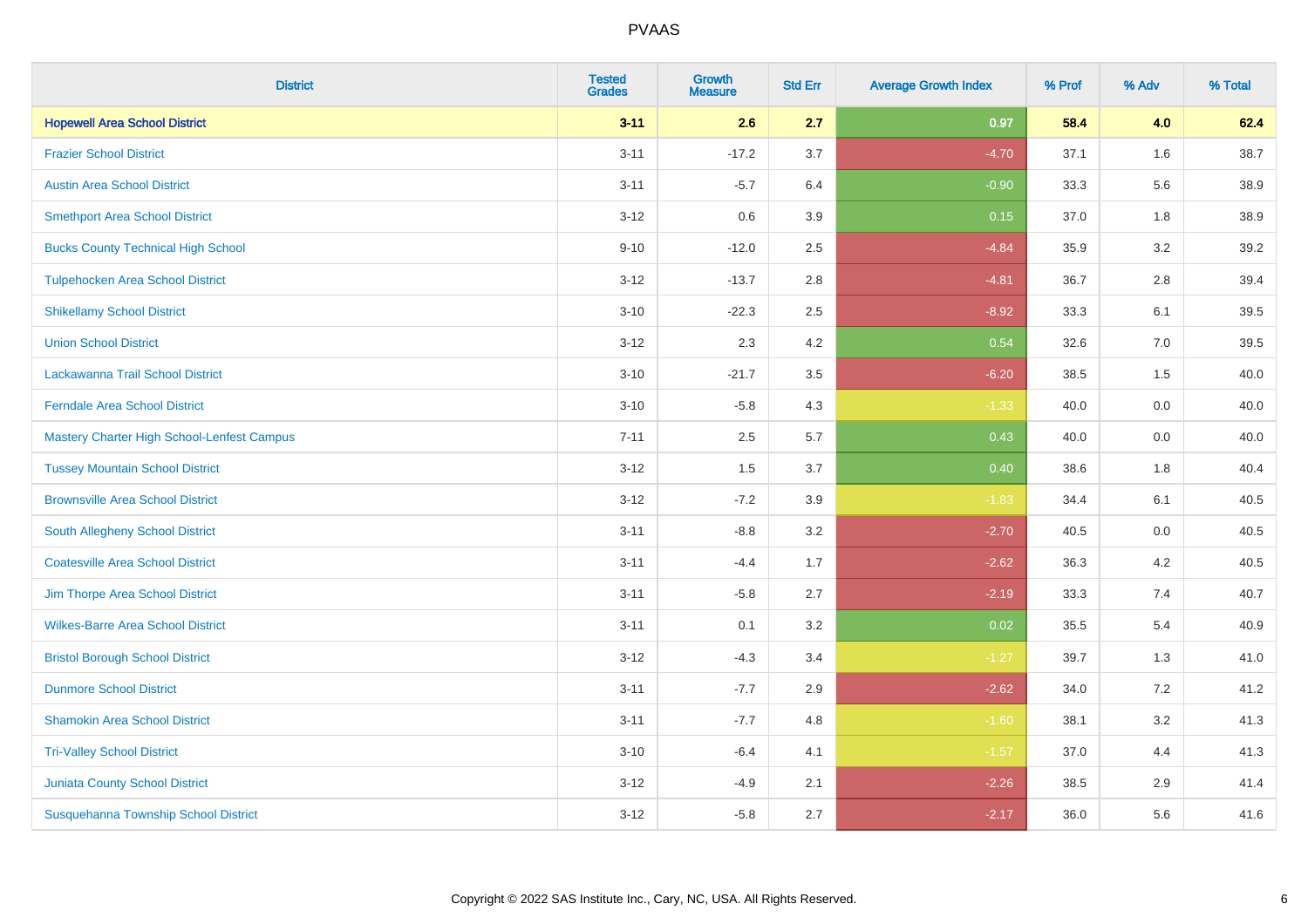| <b>District</b>                                         | <b>Tested</b><br><b>Grades</b> | Growth<br><b>Measure</b> | <b>Std Err</b> | <b>Average Growth Index</b> | % Prof | % Adv | % Total |
|---------------------------------------------------------|--------------------------------|--------------------------|----------------|-----------------------------|--------|-------|---------|
| <b>Hopewell Area School District</b>                    | $3 - 11$                       | 2.6                      | 2.7            | 0.97                        | 58.4   | 4.0   | 62.4    |
| <b>East Allegheny School District</b>                   | $3 - 11$                       | $-6.3$                   | 3.3            | $-1.87$                     | 31.9   | 9.7   | 41.7    |
| <b>Northwest Area School District</b>                   | $3 - 10$                       | $-10.0$                  | 3.8            | $-2.59$                     | 34.6   | 7.3   | 41.8    |
| <b>Antietam School District</b>                         | $3 - 10$                       | $-4.3$                   | 3.8            | $-1.13$                     | 36.4   | 5.4   | 41.8    |
| <b>Pittsburgh School District</b>                       | $3 - 11$                       | $-3.3$                   | 1.1            | $-3.04$                     | 33.9   | 8.2   | 42.1    |
| <b>Upper Dauphin Area School District</b>               | $3 - 11$                       | $-6.3$                   | 3.2            | $-1.98$                     | 37.4   | 4.8   | 42.2    |
| <b>Warren County School District</b>                    | $3 - 11$                       | $-0.1$                   | 1.8            | $-0.06$                     | 37.2   | 5.3   | 42.6    |
| <b>Minersville Area School District</b>                 | $3 - 11$                       | $-14.4$                  | 3.7            | $-3.90$                     | 39.3   | 3.3   | 42.6    |
| <b>Annville-Cleona School District</b>                  | $3 - 12$                       | $-12.1$                  | 2.7            | $-4.46$                     | 34.9   | 7.8   | 42.6    |
| Center For Student Learning Charter School At Pennsbury | $6 - 12$                       | $-2.9$                   | 6.1            | $-0.47$                     | 42.9   | 0.0   | 42.9    |
| <b>Canton Area School District</b>                      | $3 - 11$                       | $-5.5$                   | 3.2            | $-1.75$                     | 40.7   | 2.3   | 43.0    |
| <b>Wallenpaupack Area School District</b>               | $3 - 11$                       | $-7.1$                   | 2.3            | $-3.09$                     | 40.8   | 2.4   | 43.1    |
| <b>Easton Area School District</b>                      | $3 - 12$                       | $-4.1$                   | 1.4            | $-2.91$                     | 39.9   | 4.0   | 43.9    |
| <b>West Greene School District</b>                      | $3 - 11$                       | $-4.5$                   | 4.3            | $-1.04$                     | 36.6   | 7.3   | 43.9    |
| <b>Forest City Regional School District</b>             | $3 - 12$                       | $-6.0$                   | 3.0            | $-1.96$                     | 44.1   | 0.0   | 44.1    |
| <b>Blairsville-Saltsburg School District</b>            | $3 - 11$                       | $-8.0$                   | 3.0            | $-2.68$                     | 37.3   | 7.0   | 44.3    |
| Catasauqua Area School District                         | $3 - 12$                       | $-12.1$                  | 3.0            | $-4.00$                     | 36.8   | 7.6   | 44.3    |
| New Kensington-Arnold School District                   | $3 - 11$                       | $-0.4$                   | 3.8            | $-0.10$                     | 40.7   | 3.7   | 44.4    |
| <b>Corry Area School District</b>                       | $3 - 11$                       | $-5.3$                   | 2.6            | $-2.03$                     | 38.5   | 6.0   | 44.5    |
| <b>York Co School Of Technology</b>                     | $9 - 12$                       | $-3.8$                   | 1.7            | $-2.22$                     | 39.1   | 5.6   | 44.7    |
| Southern Fulton School District                         | $3 - 11$                       | $-23.7$                  | 4.4            | $-5.37$                     | 34.2   | 10.5  | 44.7    |
| Pennsylvania Distance Learning Charter School           | $3 - 12$                       | 9.3                      | 4.2            | 2.22                        | 42.2   | 3.1   | 45.3    |
| Philadelphia City School District                       | $3 - 12$                       | 7.5                      | 0.6            | 12.64                       | 38.4   | 7.0   | 45.4    |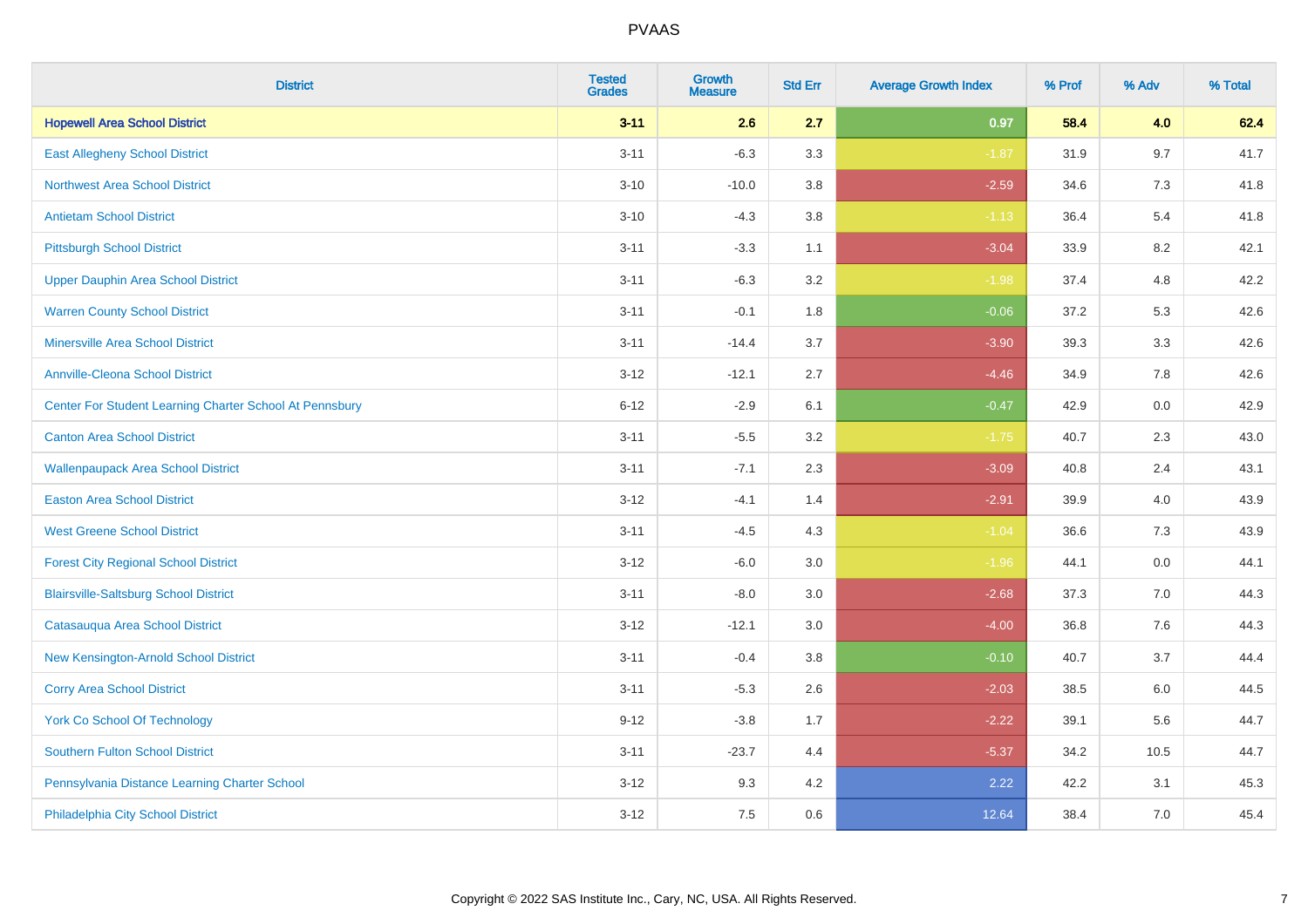| <b>District</b>                          | <b>Tested</b><br><b>Grades</b> | Growth<br><b>Measure</b> | <b>Std Err</b> | <b>Average Growth Index</b> | % Prof | % Adv | % Total |
|------------------------------------------|--------------------------------|--------------------------|----------------|-----------------------------|--------|-------|---------|
| <b>Hopewell Area School District</b>     | $3 - 11$                       | 2.6                      | 2.7            | 0.97                        | 58.4   | 4.0   | 62.4    |
| <b>Northwestern School District</b>      | $3 - 11$                       | $-24.9$                  | 3.5            | $-7.13$                     | 42.6   | 2.9   | 45.6    |
| <b>Galeton Area School District</b>      | $3 - 11$                       | 2.2                      | 5.3            | 0.42                        | 41.3   | 4.4   | 45.6    |
| <b>Monessen City School District</b>     | $3 - 10$                       | 8.3                      | 4.5            | 1.85                        | 42.9   | 2.9   | 45.7    |
| <b>Muncy School District</b>             | $3 - 11$                       | $-8.1$                   | 3.7            | $-2.21$                     | 42.0   | 3.8   | 45.8    |
| <b>Conneaut School District</b>          | $3 - 12$                       | $-7.5$                   | 2.6            | $-2.91$                     | 38.4   | 7.4   | 45.8    |
| <b>Towanda Area School District</b>      | $3 - 11$                       | 4.0                      | 2.8            | 1.44                        | 39.4   | 6.6   | 46.0    |
| <b>Union City Area School District</b>   | $3-12$                         | $-10.2$                  | 3.6            | $-2.87$                     | 42.9   | 3.2   | 46.0    |
| <b>Collegium Charter School</b>          | $3 - 10$                       | 5.9                      | 2.5            | 2.33                        | 38.1   | 7.9   | 46.0    |
| <b>Solanco School District</b>           | $3 - 11$                       | $-11.0$                  | 2.0            | $-5.55$                     | 41.6   | 4.5   | 46.1    |
| <b>Clearfield Area School District</b>   | $3 - 10$                       | $-9.4$                   | 2.6            | $-3.56$                     | 43.0   | 3.1   | 46.1    |
| Mifflinburg Area School District         | $3 - 11$                       | $-15.8$                  | 2.5            | $-6.30$                     | 42.4   | 4.0   | 46.4    |
| <b>Tamaqua Area School District</b>      | $3 - 12$                       | $-8.2$                   | 2.5            | $-3.24$                     | 44.5   | 1.9   | 46.4    |
| <b>Curwensville Area School District</b> | $3 - 11$                       | $-27.9$                  | 4.1            | $-6.72$                     | 42.5   | 4.1   | 46.6    |
| Harmony Area School District             | $3 - 10$                       | 4.5                      | 6.3            | 0.72                        | 33.3   | 13.3  | 46.7    |
| <b>Fannett-Metal School District</b>     | $3 - 11$                       | $-3.4$                   | 5.1            | $-0.67$                     | 38.7   | 8.1   | 46.8    |
| North Schuylkill School District         | $3 - 11$                       | $-1.0$                   | 2.4            | $-0.42$                     | 41.8   | 5.1   | 46.8    |
| <b>Reach Cyber Charter School</b>        | $3 - 11$                       | 8.1                      | 4.7            | 1.72                        | 42.4   | 4.6   | 47.0    |
| Huntingdon Area School District          | $3 - 11$                       | $-2.0$                   | 2.7            | $-0.72$                     | 36.8   | 10.3  | 47.0    |
| <b>Bensalem Township School District</b> | $3 - 11$                       | 1.6                      | 1.6            | 0.98                        | 38.8   | 8.3   | 47.1    |
| <b>Mount Carmel Area School District</b> | $3 - 11$                       | $-0.6$                   | 3.1            | $-0.18$                     | 45.3   | 2.1   | 47.4    |
| <b>Big Spring School District</b>        | $3 - 11$                       | $-9.8$                   | 2.4            | $-4.00$                     | 38.6   | 8.9   | 47.5    |
| <b>Berwick Area School District</b>      | $3 - 11$                       | $-9.3$                   | 2.6            | $-3.59$                     | 42.1   | 5.5   | 47.6    |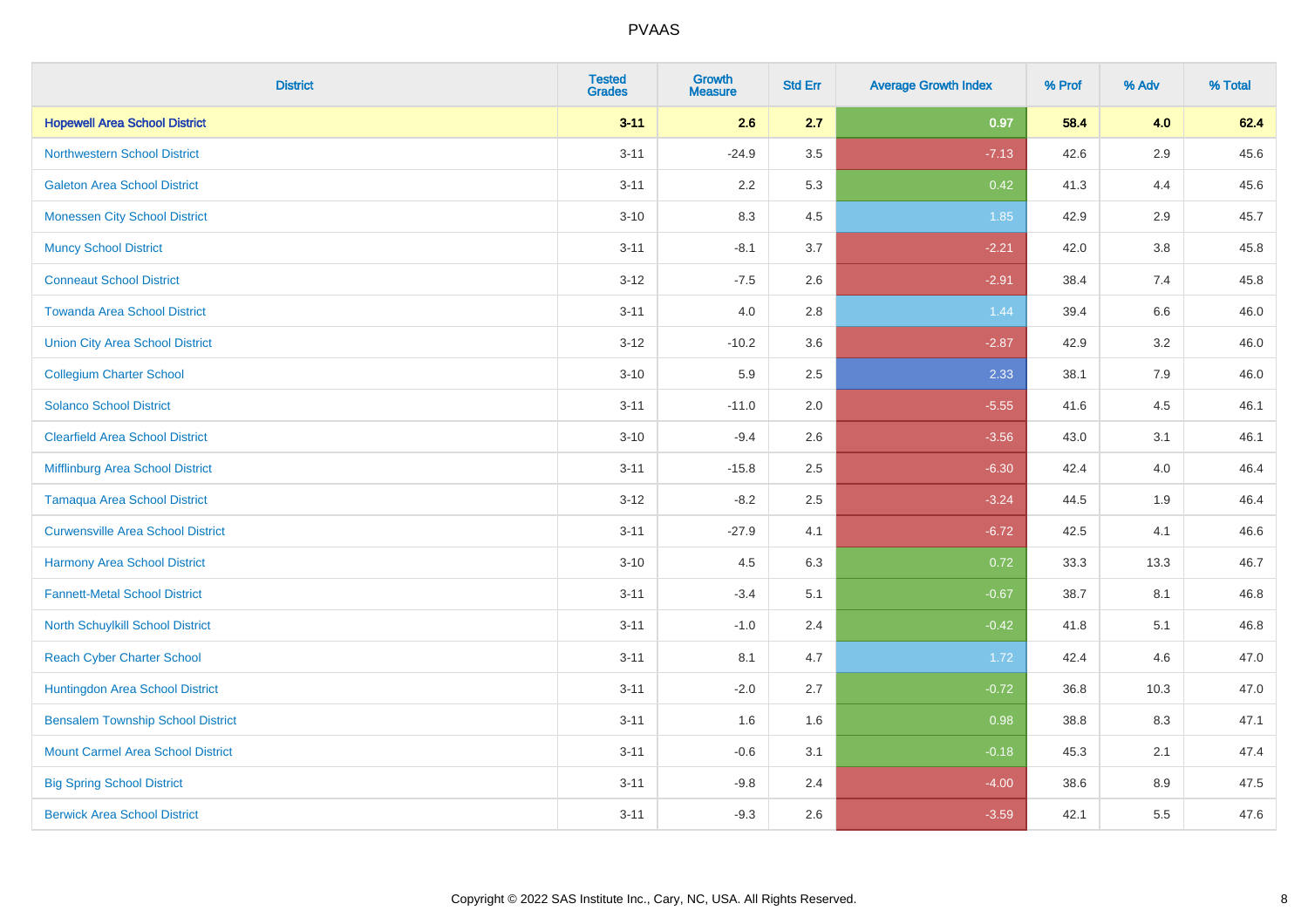| <b>District</b>                         | <b>Tested</b><br><b>Grades</b> | <b>Growth</b><br><b>Measure</b> | <b>Std Err</b> | <b>Average Growth Index</b> | % Prof | % Adv   | % Total |
|-----------------------------------------|--------------------------------|---------------------------------|----------------|-----------------------------|--------|---------|---------|
| <b>Hopewell Area School District</b>    | $3 - 11$                       | 2.6                             | 2.7            | 0.97                        | 58.4   | 4.0     | 62.4    |
| <b>Pittston Area School District</b>    | $3 - 11$                       | $-10.1$                         | 5.6            | $-1.80$                     | 38.1   | $9.5\,$ | 47.6    |
| <b>Blue Ridge School District</b>       | $3 - 11$                       | $-0.5$                          | 3.6            | $-0.12$                     | 44.6   | 3.1     | 47.7    |
| Juniata Valley School District          | $3 - 11$                       | $-3.9$                          | 3.5            | $-1.10$                     | 44.4   | 3.5     | 47.8    |
| <b>Freedom Area School District</b>     | $3 - 11$                       | $-7.1$                          | 3.0            | $-2.37$                     | 43.8   | 4.2     | 47.9    |
| Jefferson-Morgan School District        | $3 - 10$                       | $-9.9$                          | 4.2            | $-2.35$                     | 43.8   | 4.2     | 47.9    |
| <b>Titusville Area School District</b>  | $3 - 11$                       | $-13.2$                         | 2.6            | $-4.99$                     | 43.2   | 4.8     | 48.0    |
| <b>Highlands School District</b>        | $3 - 11$                       | $-7.4$                          | 2.7            | $-2.76$                     | 44.4   | 3.7     | 48.2    |
| <b>Purchase Line School District</b>    | $3-12$                         | 1.7                             | 3.5            | 0.47                        | 43.1   | 5.4     | 48.5    |
| <b>Moshannon Valley School District</b> | $3 - 10$                       | $-7.0$                          | 3.4            | $-2.01$                     | 48.5   | 0.0     | 48.5    |
| <b>Hanover Area School District</b>     | $3 - 11$                       | 2.2                             | 4.6            | 0.48                        | 42.9   | 5.7     | 48.6    |
| <b>Benton Area School District</b>      | $3 - 10$                       | $-9.7$                          | 4.5            | $-2.18$                     | 43.2   | 5.4     | 48.6    |
| <b>City CHS</b>                         | $10 - 11$                      | 13.6                            | 2.7            | 5.12                        | 45.8   | $3.0\,$ | 48.8    |
| <b>Pequea Valley School District</b>    | $3 - 11$                       | $-5.8$                          | 3.2            | $-1.80$                     | 39.8   | 9.1     | 48.9    |
| <b>Troy Area School District</b>        | $3 - 10$                       | $-4.3$                          | 3.4            | $-1.26$                     | 43.2   | 5.7     | 48.9    |
| <b>Warrior Run School District</b>      | $3 - 11$                       | 4.6                             | $3.0\,$        | 1.51                        | 40.9   | 8.1     | 49.0    |
| <b>Bangor Area School District</b>      | $3 - 12$                       | $-0.9$                          | 2.0            | $-0.43$                     | 44.3   | 4.7     | 49.0    |
| <b>West Branch Area School District</b> | $3 - 11$                       | 0.2                             | 3.8            | 0.05                        | 47.2   | 1.9     | 49.1    |
| <b>Scranton School District</b>         | $3 - 12$                       | $-2.9$                          | 2.4            | $-1.22$                     | 45.6   | 3.6     | 49.1    |
| <b>Oxford Area School District</b>      | $3 - 11$                       | $-4.3$                          | 1.9            | $-2.26$                     | 41.3   | 8.0     | 49.3    |
| <b>Keystone Central School District</b> | $3 - 11$                       | $-5.1$                          | 2.0            | $-2.46$                     | 44.7   | 4.6     | 49.4    |
| <b>Kane Area School District</b>        | $3 - 10$                       | $-3.7$                          | 3.2            | $-1.17$                     | 39.5   | 9.9     | 49.4    |
| <b>Agora Cyber Charter School</b>       | $3 - 11$                       | 5.8                             | 2.6            | 2.28                        | 42.8   | 6.6     | 49.4    |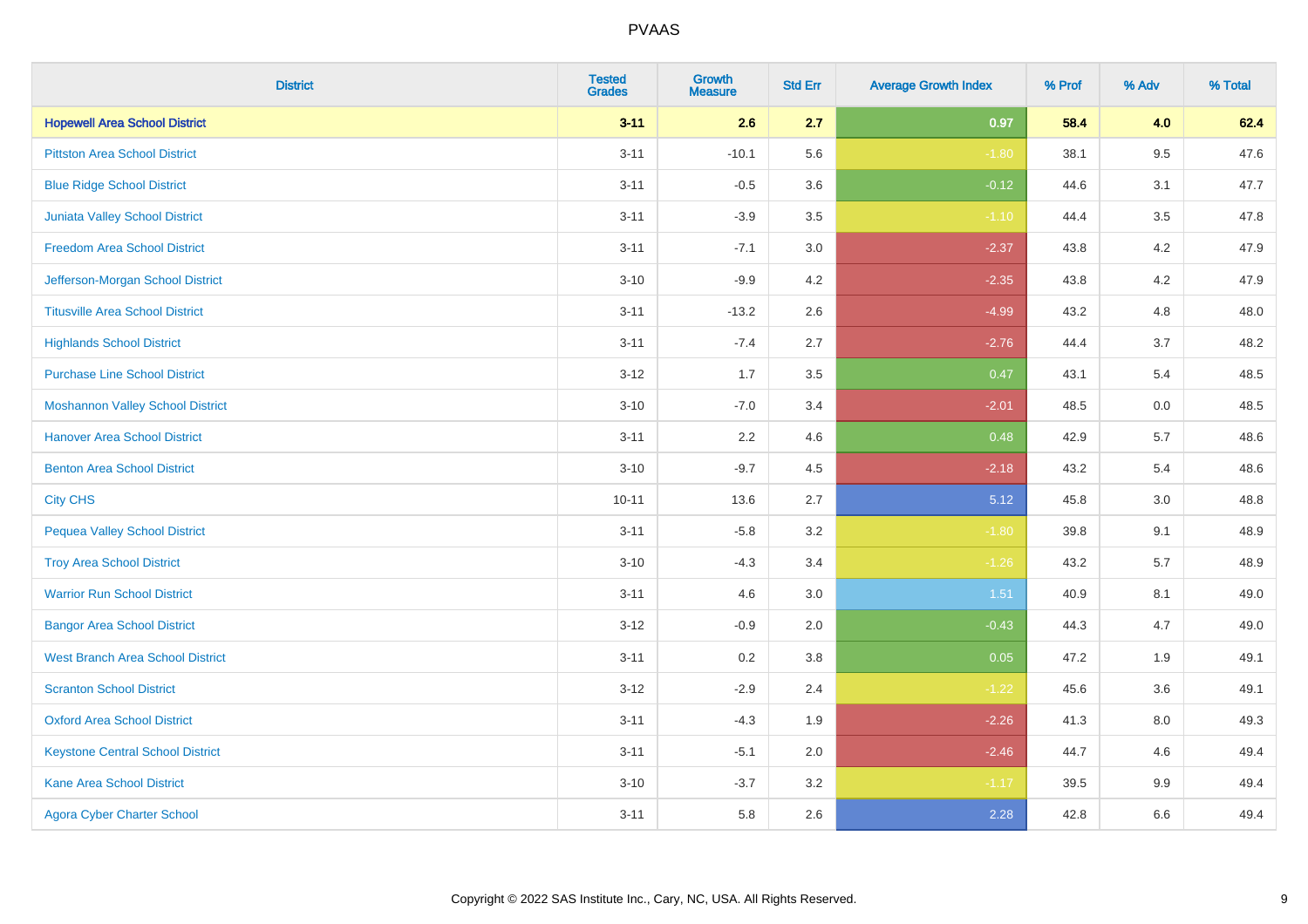| <b>District</b>                                | <b>Tested</b><br><b>Grades</b> | <b>Growth</b><br><b>Measure</b> | <b>Std Err</b> | <b>Average Growth Index</b> | % Prof | % Adv | % Total  |
|------------------------------------------------|--------------------------------|---------------------------------|----------------|-----------------------------|--------|-------|----------|
| <b>Hopewell Area School District</b>           | $3 - 11$                       | 2.6                             | 2.7            | 0.97                        | 58.4   | 4.0   | 62.4     |
| <b>Ringgold School District</b>                | $3 - 11$                       | $-14.7$                         | 2.4            | $-6.04$                     | 41.5   | 7.9   | 49.4     |
| <b>Elk Lake School District</b>                | $3 - 11$                       | $-4.0$                          | 3.3            | $-1.23$                     | 46.2   | 3.3   | 49.4     |
| <b>Westmont Hilltop School District</b>        | $3 - 11$                       | $-4.0$                          | 2.8            | $-1.40$                     | 36.3   | 13.3  | 49.6     |
| <b>Governor Mifflin School District</b>        | $3 - 11$                       | 4.1                             | 1.8            | 2.33                        | 42.5   | 7.2   | 49.7     |
| <b>New Foundations Charter School</b>          | $3 - 11$                       | 5.4                             | 2.2            | 2.41                        | 47.2   | 2.5   | 49.8     |
| Penn-Delco School District                     | $3 - 11$                       | $-6.8$                          | 1.9            | $-3.51$                     | 46.6   | 3.2   | 49.8     |
| <b>West Mifflin Area School District</b>       | $3 - 12$                       | $-12.3$                         | 2.9            | $-4.22$                     | 39.7   | 10.3  | 50.0     |
| <b>Pine Grove Area School District</b>         | $3 - 11$                       | $-7.7$                          | 2.9            | $-2.66$                     | 42.3   | 7.7   | 50.0     |
| South Williamsport Area School District        | $3 - 10$                       | $-5.7$                          | 2.5            | $-2.30$                     | 45.5   | 4.5   | $50.0\,$ |
| <b>Portage Area School District</b>            | $3 - 10$                       | $-8.1$                          | 3.6            | $-2.26$                     | 40.6   | 9.4   | 50.0     |
| Meyersdale Area School District                | $3 - 11$                       | 4.2                             | 4.0            | 1.07                        | 43.1   | 6.9   | 50.0     |
| <b>Mastery Charter School - Hardy Williams</b> | $3 - 11$                       | 11.4                            | 3.4            | 3.33                        | 44.3   | 5.7   | 50.0     |
| Oil City Area School District                  | $3 - 11$                       | $-2.9$                          | 2.6            | $-1.08$                     | 44.4   | 5.8   | 50.2     |
| <b>Pottsville Area School District</b>         | $3 - 12$                       | 4.4                             | 2.3            | 1.94                        | 44.8   | 5.4   | $50.2\,$ |
| <b>Wattsburg Area School District</b>          | $3 - 11$                       | 6.5                             | 2.7            | 2.43                        | 42.7   | 7.6   | 50.3     |
| <b>Greater Nanticoke Area School District</b>  | $3 - 12$                       | 11.2                            | 2.8            | 4.01                        | 38.0   | 12.4  | 50.4     |
| Pocono Mountain School District                | $3 - 12$                       | $6.8\,$                         | 1.5            | 4.62                        | 45.8   | 5.0   | 50.7     |
| <b>Claysburg-Kimmel School District</b>        | $3 - 11$                       | $-5.7$                          | 4.0            | $-1.42$                     | 42.9   | 8.2   | 51.0     |
| <b>Crawford Central School District</b>        | $3 - 11$                       | $-4.7$                          | 2.2            | $-2.15$                     | 40.6   | 10.5  | 51.1     |
| <b>Chichester School District</b>              | $3 - 11$                       | $-2.7$                          | 2.3            | $-1.17$                     | 44.6   | 6.6   | 51.2     |
| Pennsylvania Cyber Charter School              | $3 - 11$                       | 11.6                            | 1.5            | 7.54                        | 46.3   | 5.0   | 51.3     |
| <b>Chambersburg Area School District</b>       | $3 - 11$                       | $-9.5$                          | 1.3            | $-7.20$                     | 42.7   | 8.6   | 51.4     |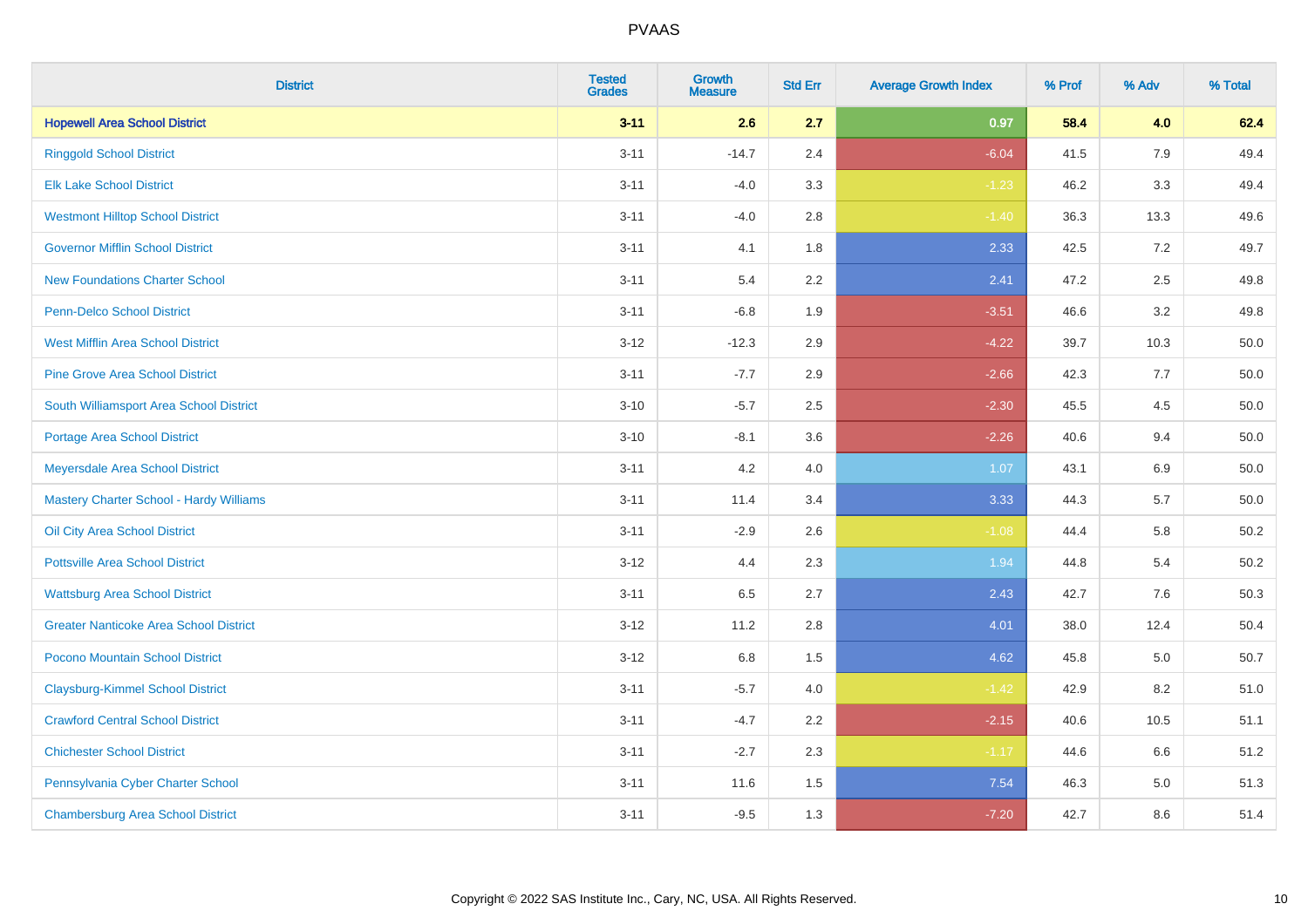| <b>District</b>                               | <b>Tested</b><br><b>Grades</b> | <b>Growth</b><br><b>Measure</b> | <b>Std Err</b> | <b>Average Growth Index</b> | % Prof | % Adv   | % Total |
|-----------------------------------------------|--------------------------------|---------------------------------|----------------|-----------------------------|--------|---------|---------|
| <b>Hopewell Area School District</b>          | $3 - 11$                       | 2.6                             | 2.7            | 0.97                        | 58.4   | 4.0     | 62.4    |
| Lehigh Valley Academy Regional Charter School | $3 - 11$                       | 0.7                             | 2.3            | 0.32                        | 46.3   | $5.0\,$ | 51.4    |
| <b>Burgettstown Area School District</b>      | $3 - 11$                       | $-2.1$                          | 3.4            | $-0.62$                     | 50.0   | 1.4     | 51.4    |
| <b>Interboro School District</b>              | $3 - 12$                       | $-7.3$                          | 2.1            | $-3.43$                     | 46.6   | 4.8     | 51.4    |
| <b>Carlynton School District</b>              | $3 - 11$                       | 7.3                             | 3.3            | 2.22                        | 41.0   | 10.5    | 51.6    |
| <b>Middletown Area School District</b>        | $3 - 11$                       | $-5.3$                          | 2.6            | $-2.05$                     | 46.4   | 5.3     | 51.7    |
| <b>Upper Darby School District</b>            | $3 - 12$                       | 6.9                             | 1.5            | 4.62                        | 45.0   | 6.7     | 51.7    |
| <b>Hamburg Area School District</b>           | $3 - 11$                       | 8.9                             | 2.5            | 3.63                        | 43.5   | 8.2     | 51.7    |
| <b>Forbes Road School District</b>            | $3 - 11$                       | 2.8                             | 5.1            | 0.56                        | 41.4   | 10.3    | 51.7    |
| <b>Butler Area School District</b>            | $3 - 11$                       | $-6.5$                          | 1.5            | $-4.26$                     | 42.5   | 9.4     | 51.9    |
| <b>Riverside School District</b>              | $3 - 11$                       | $-3.2$                          | 3.0            | $-1.09$                     | 43.0   | 9.0     | 52.0    |
| Schuylkill Haven Area School District         | $3 - 11$                       | $-15.3$                         | 3.1            | $-4.87$                     | 49.7   | 2.4     | 52.1    |
| <b>Panther Valley School District</b>         | $3 - 12$                       | $-0.6$                          | 3.3            | $-0.19$                     | 47.9   | 4.3     | 52.1    |
| <b>Montrose Area School District</b>          | $3 - 10$                       | $-5.5$                          | 3.0            | $-1.82$                     | 46.7   | 5.4     | 52.2    |
| <b>Stroudsburg Area School District</b>       | $3 - 11$                       | 5.5                             | 1.9            | 2.88                        | 48.1   | 4.2     | 52.3    |
| <b>Lakeland School District</b>               | $3 - 11$                       | 1.1                             | 2.8            | 0.38                        | 48.6   | 3.7     | 52.3    |
| <b>Milton Area School District</b>            | $3 - 11$                       | $-8.7$                          | 2.5            | $-3.52$                     | 45.4   | 6.9     | 52.3    |
| <b>Chestnut Ridge School District</b>         | $3 - 12$                       | $-3.4$                          | 2.9            | $-1.17$                     | 46.6   | 5.8     | 52.4    |
| <b>Greensburg Salem School District</b>       | $3 - 11$                       | $-4.4$                          | 2.4            | $-1.88$                     | 47.6   | 4.9     | 52.4    |
| <b>Wyoming Valley West School District</b>    | $3 - 11$                       | $-2.2$                          | 2.4            | $-0.91$                     | 49.4   | 3.0     | 52.4    |
| <b>California Area School District</b>        | $3 - 10$                       | $-7.3$                          | 3.6            | $-2.02$                     | 42.6   | 9.8     | 52.5    |
| <b>East Lycoming School District</b>          | $3 - 11$                       | $-6.0$                          | 2.7            | $-2.24$                     | 48.3   | 4.2     | 52.5    |
| <b>Northern Cambria School District</b>       | $3 - 11$                       | 10.0                            | 3.3            | 3.04                        | 47.4   | 5.1     | 52.6    |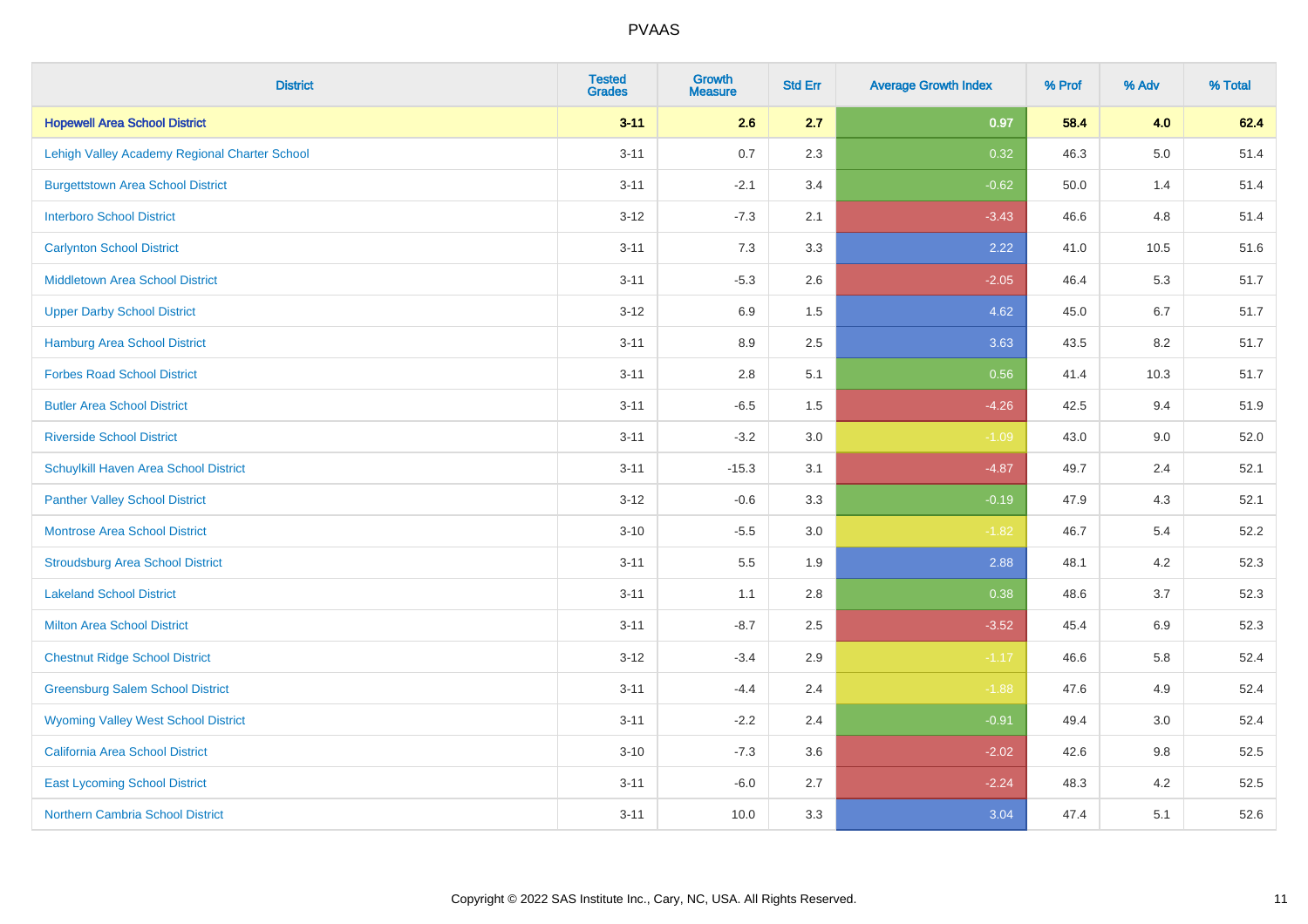| <b>District</b>                            | <b>Tested</b><br><b>Grades</b> | <b>Growth</b><br><b>Measure</b> | <b>Std Err</b> | <b>Average Growth Index</b> | % Prof | % Adv | % Total |
|--------------------------------------------|--------------------------------|---------------------------------|----------------|-----------------------------|--------|-------|---------|
| <b>Hopewell Area School District</b>       | $3 - 11$                       | 2.6                             | 2.7            | 0.97                        | 58.4   | 4.0   | 62.4    |
| <b>Mount Pleasant Area School District</b> | $3 - 11$                       | $-5.0$                          | 2.6            | $-1.93$                     | 52.6   | 0.0   | 52.6    |
| <b>Franklin Area School District</b>       | $3 - 11$                       | 6.6                             | 2.8            | 2.34                        | 48.2   | 4.5   | 52.7    |
| Hatboro-Horsham School District            | $3 - 11$                       | $-12.8$                         | 1.7            | $-7.47$                     | 45.6   | 7.2   | 52.8    |
| <b>Salisbury Township School District</b>  | $3 - 11$                       | 6.3                             | 3.6            | 1.77                        | 46.2   | 6.6   | 52.8    |
| <b>Grove City Area School District</b>     | $3 - 12$                       | 5.1                             | 2.4            | 2.09                        | 36.4   | 16.5  | 52.8    |
| <b>Hazleton Area School District</b>       | $3 - 11$                       | 9.6                             | 1.4            | 6.77                        | 45.0   | 7.8   | 52.9    |
| <b>Mid Valley School District</b>          | $3 - 10$                       | $-1.7$                          | 3.0            | $-0.55$                     | 45.1   | 7.8   | 52.9    |
| <b>Tuscarora School District</b>           | $3 - 11$                       | $-0.6$                          | 2.3            | $-0.27$                     | 45.1   | 8.1   | 53.2    |
| <b>Connellsville Area School District</b>  | $3 - 11$                       | 6.1                             | 2.0            | 3.05                        | 45.4   | 7.8   | 53.2    |
| <b>Exeter Township School District</b>     | $3 - 11$                       | $-10.4$                         | 1.9            | $-5.44$                     | 50.6   | 2.7   | 53.3    |
| Philadelphia Academy Charter School        | $3 - 11$                       | $-8.9$                          | 2.9            | $-3.04$                     | 50.5   | 2.9   | 53.4    |
| <b>Sharon City School District</b>         | $3 - 11$                       | 4.9                             | 2.6            | 1.87                        | 48.2   | 5.3   | 53.4    |
| <b>MaST Community Charter School</b>       | $3 - 10$                       | $-4.1$                          | 2.7            | $-1.52$                     | 44.0   | 9.5   | 53.4    |
| East Stroudsburg Area School District      | $3 - 11$                       | 0.1                             | 1.6            | 0.05                        | 45.8   | 7.8   | 53.6    |
| <b>Conemaugh Valley School District</b>    | $3 - 12$                       | $-3.2$                          | 4.1            | $-0.78$                     | 48.2   | 5.6   | 53.7    |
| <b>North Star School District</b>          | $3 - 11$                       | $-8.7$                          | 3.5            | $-2.51$                     | 47.8   | 6.0   | 53.7    |
| <b>Mifflin County School District</b>      | $3 - 11$                       | 9.1                             | 1.7            | 5.49                        | 47.1   | 6.7   | 53.8    |
| <b>Ridley School District</b>              | $3 - 12$                       | 10.0                            | 1.6            | 6.10                        | 45.6   | 8.2   | 53.8    |
| <b>Pottsgrove School District</b>          | $3 - 11$                       | 2.8                             | 2.0            | 1.35                        | 44.0   | 10.0  | 53.9    |
| <b>Bradford Area School District</b>       | $3 - 12$                       | $-9.3$                          | 2.4            | $-3.87$                     | 45.8   | 8.3   | 54.2    |
| <b>Conrad Weiser Area School District</b>  | $3 - 11$                       | 3.6                             | 2.2            | 1.63                        | 52.1   | 2.1   | 54.2    |
| Jeannette City School District             | $3 - 11$                       | $-4.3$                          | 3.8            | $-1.13$                     | 46.7   | 7.5   | 54.2    |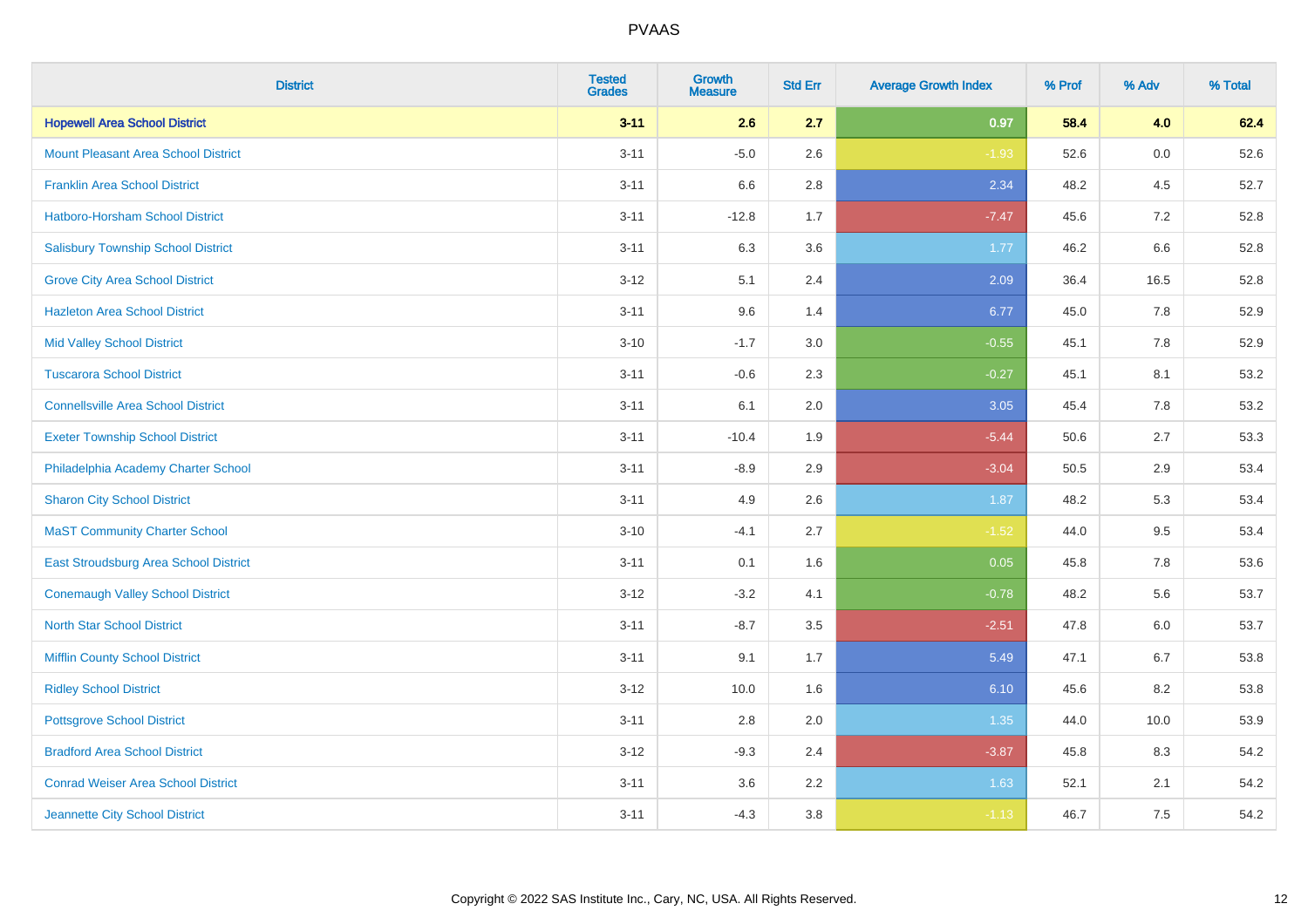| <b>District</b>                              | <b>Tested</b><br><b>Grades</b> | <b>Growth</b><br><b>Measure</b> | <b>Std Err</b> | <b>Average Growth Index</b> | % Prof | % Adv   | % Total |
|----------------------------------------------|--------------------------------|---------------------------------|----------------|-----------------------------|--------|---------|---------|
| <b>Hopewell Area School District</b>         | $3 - 11$                       | 2.6                             | 2.7            | 0.97                        | 58.4   | 4.0     | 62.4    |
| <b>Southern Tioga School District</b>        | $3 - 11$                       | $-11.5$                         | 2.7            | $-4.25$                     | 47.8   | $6.4\,$ | 54.3    |
| <b>Penncrest School District</b>             | $3 - 11$                       | 5.7                             | 2.2            | 2.57                        | 47.2   | 7.1     | 54.3    |
| <b>Athens Area School District</b>           | $3 - 11$                       | 1.6                             | 2.5            | 0.64                        | 46.9   | 7.6     | 54.5    |
| <b>Laurel Highlands School District</b>      | $3 - 11$                       | 4.3                             | 2.4            | 1.81                        | 44.9   | 9.6     | 54.5    |
| <b>Tunkhannock Area School District</b>      | $3 - 11$                       | 2.3                             | 2.2            | $1.01$                      | 44.9   | 9.6     | 54.6    |
| <b>Yough School District</b>                 | $3 - 10$                       | $-6.6$                          | 2.7            | $-2.43$                     | 50.8   | 4.0     | 54.8    |
| Insight PA Cyber Charter School              | $3 - 11$                       | 0.7                             | 5.7            | 0.12                        | 50.0   | 4.8     | 54.8    |
| <b>Forest Hills School District</b>          | $3 - 11$                       | $-7.3$                          | 2.7            | $-2.74$                     | 41.1   | 13.7    | 54.8    |
| <b>Pennridge School District</b>             | $3 - 10$                       | $-16.8$                         | 1.4            | $-11.59$                    | 46.8   | 8.0     | 54.9    |
| <b>Blue Mountain School District</b>         | $3 - 10$                       | $-5.8$                          | 2.3            | $-2.56$                     | 46.6   | 8.5     | 55.1    |
| <b>York Academy Regional Charter School</b>  | $3 - 11$                       | 9.0                             | 5.0            | 1.79                        | 55.2   | 0.0     | 55.2    |
| Northern Tioga School District               | $3 - 12$                       | $-7.5$                          | 2.8            | $-2.64$                     | 54.0   | 1.2     | 55.2    |
| <b>Glendale School District</b>              | $3 - 10$                       | $-0.9$                          | 3.7            | $-0.24$                     | 50.0   | 5.4     | 55.4    |
| <b>Cornwall-Lebanon School District</b>      | $3 - 11$                       | 8.3                             | 1.6            | 5.08                        | 47.2   | 8.4     | 55.6    |
| <b>Elizabeth Forward School District</b>     | $3 - 11$                       | $-8.4$                          | 2.4            | $-3.41$                     | 51.7   | 4.0     | 55.7    |
| <b>Altoona Area School District</b>          | $3-12$                         | 3.3                             | 1.6            | 1.99                        | 47.7   | 8.2     | 55.9    |
| <b>Iroquois School District</b>              | $3 - 11$                       | 13.1                            | 3.0            | 4.35                        | 48.2   | 7.8     | 56.0    |
| <b>Oley Valley School District</b>           | $3 - 11$                       | $-0.4$                          | 2.8            | $-0.15$                     | 43.1   | 12.9    | 56.0    |
| <b>Cheltenham School District</b>            | $3 - 11$                       | $-1.4$                          | 2.1            | $-0.67$                     | 46.1   | 10.0    | 56.1    |
| <b>Jersey Shore Area School District</b>     | $3 - 11$                       | 0.5                             | 2.6            | 0.21                        | 47.1   | 9.2     | 56.2    |
| <b>Tidioute Community Charter School</b>     | $3 - 11$                       | 5.7                             | 5.1            | 1.11                        | 34.4   | 21.9    | 56.2    |
| <b>Susquehanna Community School District</b> | $3 - 11$                       | $-2.8$                          | 4.2            | $-0.66$                     | 49.4   | 6.9     | 56.3    |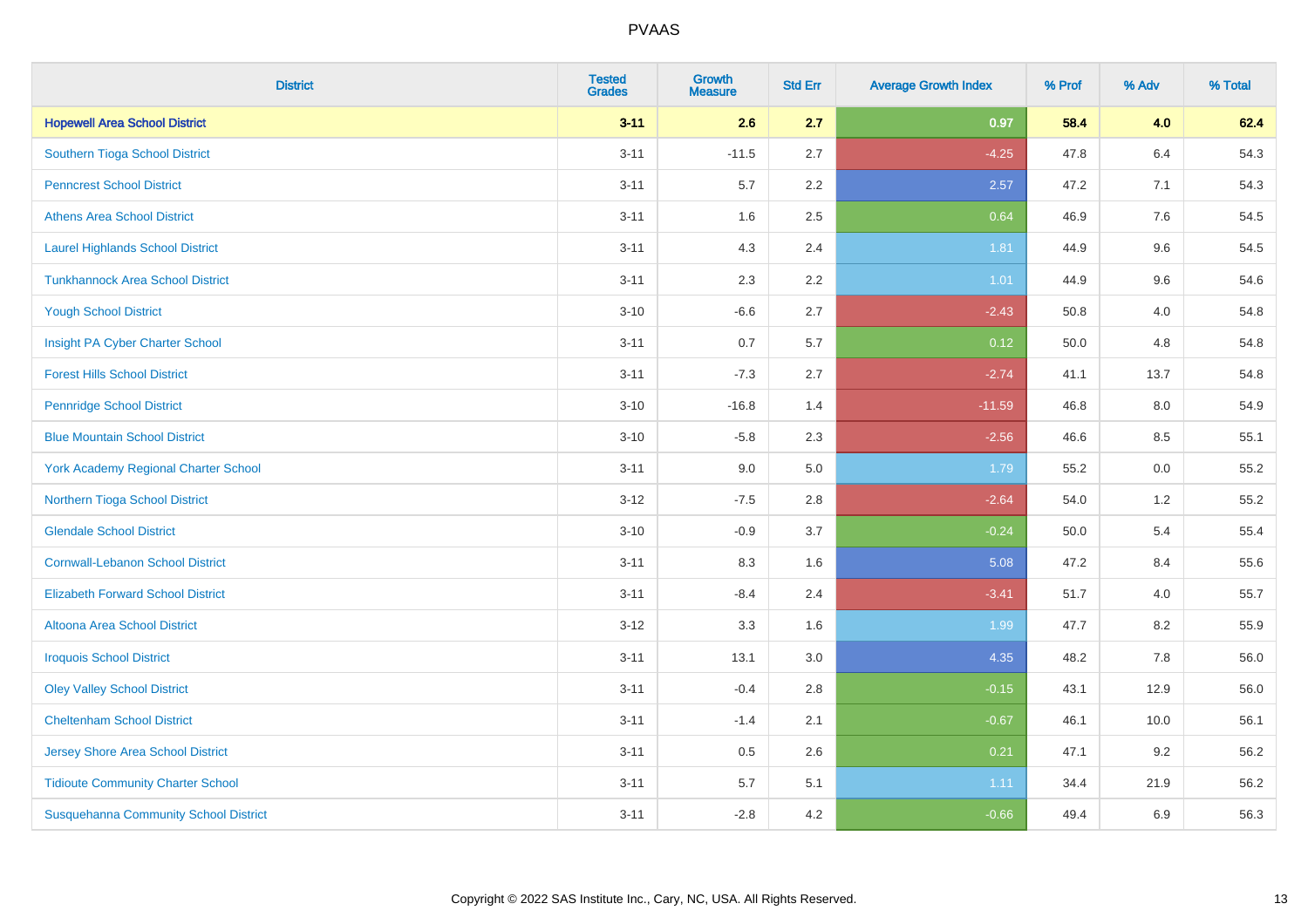| <b>District</b>                                    | <b>Tested</b><br><b>Grades</b> | <b>Growth</b><br><b>Measure</b> | <b>Std Err</b> | <b>Average Growth Index</b> | % Prof | % Adv   | % Total |
|----------------------------------------------------|--------------------------------|---------------------------------|----------------|-----------------------------|--------|---------|---------|
| <b>Hopewell Area School District</b>               | $3 - 11$                       | 2.6                             | 2.7            | 0.97                        | 58.4   | 4.0     | 62.4    |
| <b>Moniteau School District</b>                    | $3 - 11$                       | $-11.8$                         | 3.3            | $-3.56$                     | 50.0   | 6.3     | 56.3    |
| <b>Steel Valley School District</b>                | $3 - 11$                       | 6.5                             | 3.4            | 1.89                        | 50.7   | 5.6     | 56.3    |
| <b>Commonwealth Charter Academy Charter School</b> | $3 - 10$                       | 9.1                             | 1.9            | 4.90                        | 47.2   | 9.1     | 56.3    |
| <b>Loyalsock Township School District</b>          | $3-12$                         | 4.2                             | 2.8            | 1.47                        | 54.3   | 2.1     | 56.4    |
| <b>Whitehall-Coplay School District</b>            | $3 - 11$                       | 6.1                             | 1.8            | 3.45                        | 49.3   | 7.4     | 56.6    |
| <b>Bethlehem Area School District</b>              | $3 - 11$                       | 9.3                             | 1.1            | 8.15                        | 44.7   | 12.0    | 56.7    |
| <b>Allegheny-Clarion Valley School District</b>    | $3 - 10$                       | 7.8                             | 4.7            | 1.65                        | 53.3   | 3.3     | 56.7    |
| <b>Lehighton Area School District</b>              | $3 - 11$                       | $-1.6$                          | 2.3            | $-0.70$                     | 51.1   | 5.6     | 56.7    |
| South Side Area School District                    | $3 - 11$                       | $-1.6$                          | 3.3            | $-0.48$                     | 50.0   | 6.8     | 56.8    |
| <b>Millville Area School District</b>              | $3 - 12$                       | $-0.9$                          | 4.7            | $-0.18$                     | 51.4   | 5.4     | 56.8    |
| <b>Twin Valley School District</b>                 | $3 - 12$                       | $-3.6$                          | 2.1            | $-1.69$                     | 49.6   | 7.1     | 56.8    |
| <b>Waynesboro Area School District</b>             | $3 - 12$                       | $-6.1$                          | 1.9            | $-3.20$                     | 50.0   | $6.8\,$ | 56.8    |
| <b>Williamsport Area School District</b>           | $3 - 11$                       | 1.9                             | 1.8            | 1.04                        | 44.1   | 12.8    | 56.9    |
| <b>Brockway Area School District</b>               | $3 - 11$                       | 0.6                             | 3.6            | 0.16                        | 49.2   | $7.7$   | 56.9    |
| <b>Cambria Heights School District</b>             | $3 - 10$                       | $-4.1$                          | 3.1            | $-1.32$                     | 51.0   | $6.0\,$ | 57.0    |
| <b>Central Greene School District</b>              | $3 - 11$                       | $-1.6$                          | 2.8            | $-0.55$                     | 54.2   | 2.8     | 57.0    |
| <b>Keystone School District</b>                    | $3 - 11$                       | 3.1                             | 3.3            | 0.94                        | 50.6   | 6.5     | 57.1    |
| <b>Wilson Area School District</b>                 | $3 - 11$                       | 6.0                             | 2.6            | 2.30                        | 48.7   | 8.5     | 57.2    |
| <b>Valley Grove School District</b>                | $3 - 10$                       | $-3.7$                          | 3.7            | $-1.01$                     | 51.2   | 6.1     | 57.3    |
| <b>Brandywine Heights Area School District</b>     | $3 - 11$                       | $-4.9$                          | 2.7            | $-1.81$                     | 49.2   | 8.2     | 57.4    |
| <b>Armstrong School District</b>                   | $3 - 11$                       | 2.6                             | 1.7            | 1.53                        | 51.5   | 6.1     | 57.6    |
| <b>Cranberry Area School District</b>              | $3 - 12$                       | 9.2                             | 3.0            | 3.04                        | 47.5   | 10.2    | 57.6    |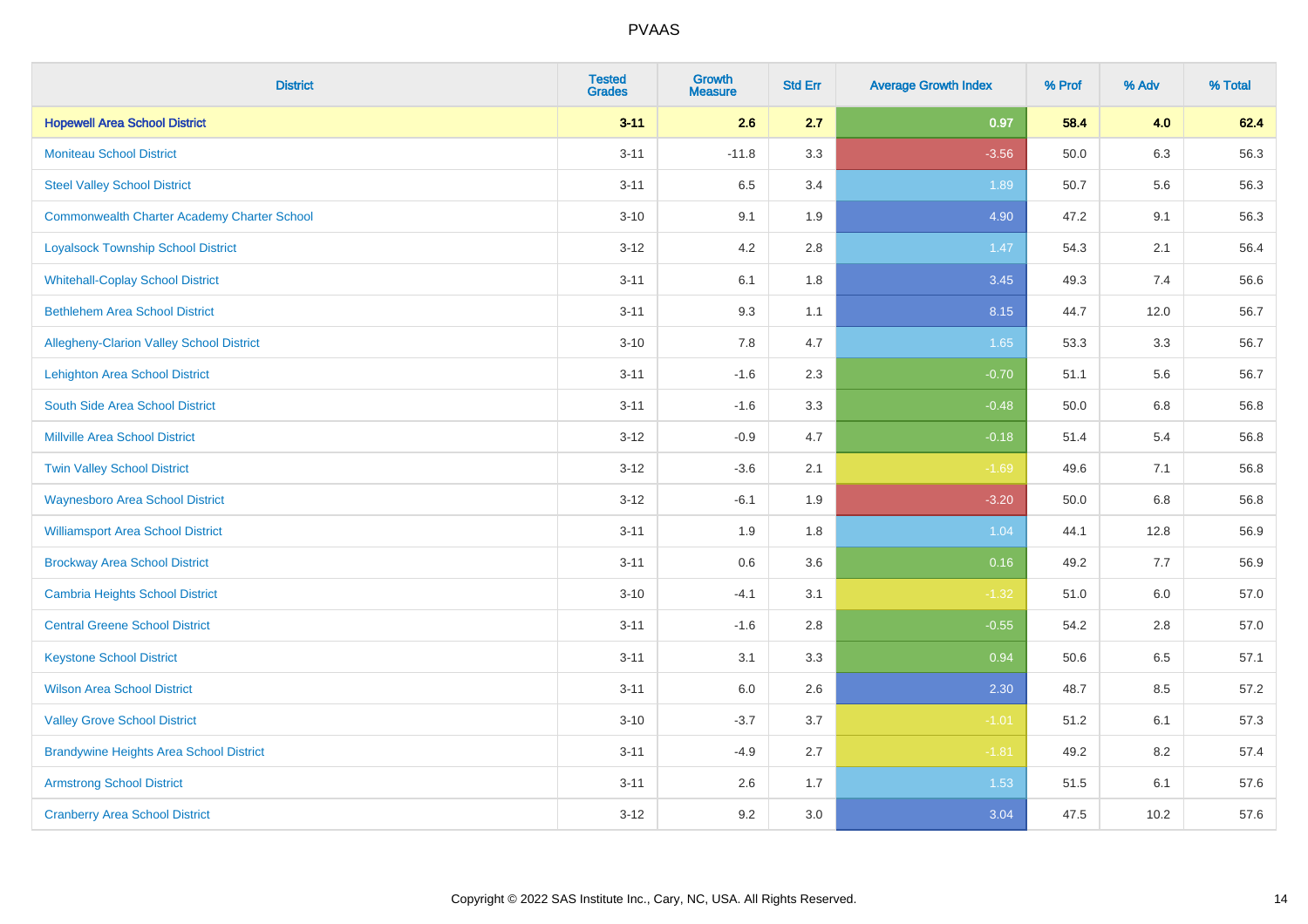| <b>District</b>                                 | <b>Tested</b><br><b>Grades</b> | <b>Growth</b><br><b>Measure</b> | <b>Std Err</b> | <b>Average Growth Index</b> | % Prof | % Adv | % Total |
|-------------------------------------------------|--------------------------------|---------------------------------|----------------|-----------------------------|--------|-------|---------|
| <b>Hopewell Area School District</b>            | $3 - 11$                       | 2.6                             | 2.7            | 0.97                        | 58.4   | 4.0   | 62.4    |
| <b>Eastern Lancaster County School District</b> | $3 - 12$                       | 4.5                             | 2.2            | 2.09                        | 46.3   | 11.4  | 57.6    |
| <b>Bald Eagle Area School District</b>          | $3 - 11$                       | $-2.1$                          | 2.7            | $-0.75$                     | 48.4   | 9.4   | 57.7    |
| <b>Susquenita School District</b>               | $3 - 11$                       | $-0.1$                          | 2.8            | $-0.01$                     | 47.7   | 10.1  | 57.8    |
| <b>Brentwood Borough School District</b>        | $3 - 11$                       | $-5.3$                          | 3.0            | $-1.72$                     | 52.0   | 6.1   | 58.2    |
| <b>Dover Area School District</b>               | $3 - 12$                       | $6.0\,$                         | 2.1            | 2.94                        | 52.2   | 6.0   | 58.2    |
| <b>Bellefonte Area School District</b>          | $3 - 11$                       | $-0.4$                          | 2.2            | $-0.17$                     | 47.6   | 10.6  | 58.2    |
| <b>Riverside Beaver County School District</b>  | $3 - 11$                       | $-14.0$                         | 3.0            | $-4.64$                     | 49.4   | 8.8   | 58.2    |
| <b>West York Area School District</b>           | $3 - 12$                       | 3.2                             | 2.3            | 1.38                        | 53.8   | 4.4   | 58.2    |
| <b>Commodore Perry School District</b>          | $3 - 11$                       | 3.2                             | 5.5            | 0.58                        | 58.3   | 0.0   | 58.3    |
| <b>Bedford Area School District</b>             | $3 - 11$                       | 2.5                             | 2.6            | 0.93                        | 48.5   | 10.0  | 58.5    |
| Johnsonburg Area School District                | $3 - 11$                       | $-14.1$                         | 3.9            | $-3.62$                     | 54.0   | 4.6   | 58.6    |
| <b>Shaler Area School District</b>              | $3 - 11$                       | $-0.8$                          | 1.9            | $-0.43$                     | 49.1   | 9.6   | 58.7    |
| <b>Western Wayne School District</b>            | $3 - 11$                       | 5.6                             | 2.9            | 1.93                        | 41.3   | 17.4  | 58.7    |
| <b>Ridgway Area School District</b>             | $3 - 11$                       | $-14.5$                         | 4.1            | $-3.56$                     | 49.0   | 9.8   | 58.8    |
| <b>Centennial School District</b>               | $3 - 10$                       | 7.1                             | 1.7            | 4.29                        | 50.1   | 8.7   | 58.9    |
| Southern Columbia Area School District          | $3 - 11$                       | $-14.6$                         | 3.0            | $-4.92$                     | 55.0   | 4.0   | 59.0    |
| <b>Reynolds School District</b>                 | $3 - 10$                       | 0.5                             | 3.4            | 0.16                        | 52.1   | 7.0   | 59.2    |
| <b>Carbondale Area School District</b>          | $3 - 10$                       | 7.4                             | 3.3            | 2.25                        | 56.6   | 2.6   | 59.2    |
| <b>Gettysburg Area School District</b>          | $3 - 11$                       | $-4.0$                          | 2.1            | $-1.89$                     | 45.3   | 14.0  | 59.3    |
| Millersburg Area School District                | $3 - 11$                       | 6.2                             | 3.8            | 1.63                        | 51.8   | 7.4   | 59.3    |
| <b>Somerset Area School District</b>            | $3 - 11$                       | $-4.4$                          | 2.3            | $-1.93$                     | 44.4   | 14.9  | 59.3    |
| <b>Sayre Area School District</b>               | $3 - 11$                       | 11.2                            | 3.5            | 3.20                        | 52.2   | 7.5   | 59.7    |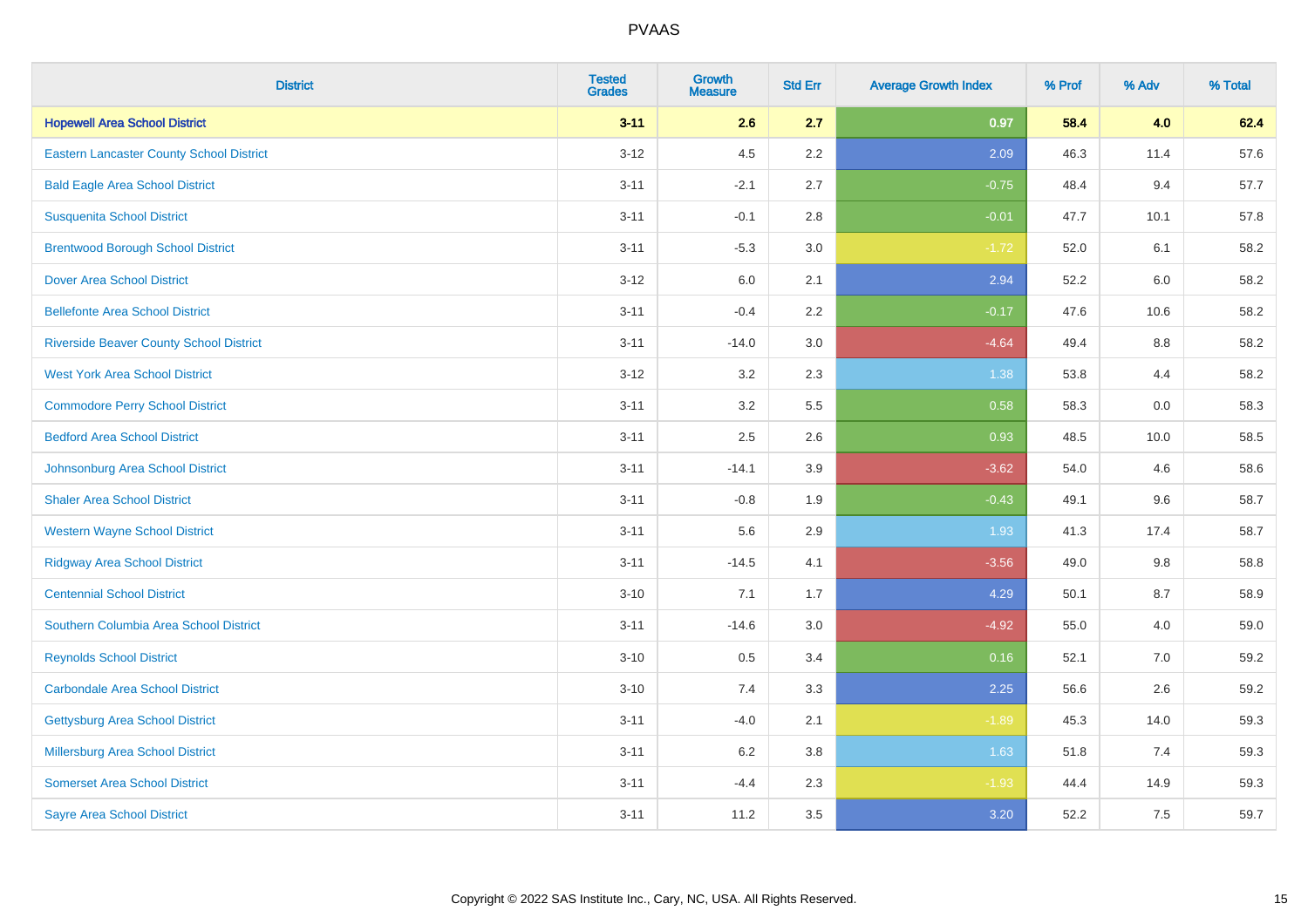| <b>District</b>                               | <b>Tested</b><br><b>Grades</b> | <b>Growth</b><br><b>Measure</b> | <b>Std Err</b> | <b>Average Growth Index</b> | % Prof | % Adv | % Total |
|-----------------------------------------------|--------------------------------|---------------------------------|----------------|-----------------------------|--------|-------|---------|
| <b>Hopewell Area School District</b>          | $3 - 11$                       | 2.6                             | 2.7            | 0.97                        | 58.4   | 4.0   | 62.4    |
| <b>Old Forge School District</b>              | $3 - 12$                       | $-5.9$                          | 3.4            | $-1.73$                     | 52.9   | 7.1   | 60.0    |
| <b>Apollo-Ridge School District</b>           | $3 - 12$                       | $-4.7$                          | 3.7            | $-1.24$                     | 50.0   | 10.0  | 60.0    |
| <b>Central Fulton School District</b>         | $3 - 11$                       | $-0.5$                          | 3.5            | $-0.14$                     | 51.4   | 8.6   | 60.0    |
| <b>Clarion Area School District</b>           | $3 - 11$                       | 10.3                            | 4.1            | 2.51                        | 45.4   | 14.6  | 60.0    |
| <b>Trinity Area School District</b>           | $3 - 11$                       | $-5.4$                          | 2.0            | $-2.71$                     | 48.3   | 11.8  | 60.1    |
| <b>Plum Borough School District</b>           | $3 - 11$                       | $-11.3$                         | 2.2            | $-5.19$                     | 51.1   | 9.0   | 60.1    |
| <b>Wilmington Area School District</b>        | $3 - 11$                       | 7.5                             | 3.0            | 2.48                        | 55.1   | 5.1   | 60.2    |
| <b>Eastern Lebanon County School District</b> | $3 - 11$                       | 8.6                             | 2.2            | 3.84                        | 48.8   | 11.4  | 60.3    |
| <b>Carlisle Area School District</b>          | $3 - 11$                       | $-5.3$                          | 1.9            | $-2.81$                     | 54.0   | 6.3   | 60.3    |
| <b>Fort Cherry School District</b>            | $3 - 10$                       | $-5.9$                          | 3.8            | $-1.56$                     | 55.2   | 5.2   | 60.3    |
| <b>Greenville Area School District</b>        | $3 - 11$                       | 0.7                             | 2.9            | 0.26                        | 53.4   | 6.9   | 60.3    |
| <b>Mohawk Area School District</b>            | $3 - 11$                       | $-7.5$                          | 3.1            | $-2.45$                     | 49.4   | 11.0  | 60.4    |
| <b>Spring Cove School District</b>            | $3 - 11$                       | 3.4                             | 2.5            | 1.33                        | 47.8   | 12.7  | 60.4    |
| <b>Palisades School District</b>              | $3 - 11$                       | $-8.7$                          | 2.8            | $-3.06$                     | 53.8   | 6.7   | 60.5    |
| <b>Punxsutawney Area School District</b>      | $3 - 11$                       | 4.2                             | 2.9            | 1.45                        | 55.0   | 5.5   | 60.6    |
| <b>Octorara Area School District</b>          | $3 - 11$                       | 9.1                             | 2.4            | 3.82                        | 52.1   | 8.5   | 60.6    |
| <b>Central Dauphin School District</b>        | $3 - 11$                       | 4.4                             | 1.3            | 3.32                        | 53.3   | 7.4   | 60.7    |
| <b>Mcguffey School District</b>               | $3 - 11$                       | 2.1                             | 2.6            | 0.81                        | 57.7   | 3.1   | 60.8    |
| <b>Montgomery Area School District</b>        | $3 - 11$                       | 10.7                            | 3.6            | 2.96                        | 48.7   | 12.4  | 61.1    |
| Ambridge Area School District                 | $3 - 12$                       | 9.1                             | 2.6            | 3.46                        | 50.4   | 10.7  | 61.1    |
| <b>Wellsboro Area School District</b>         | $3 - 11$                       | $-12.4$                         | 3.0            | $-4.11$                     | 49.2   | 11.9  | 61.1    |
| <b>Rose Tree Media School District</b>        | $3 - 10$                       | $-25.6$                         | 2.4            | $-10.76$                    | 54.8   | 6.4   | 61.2    |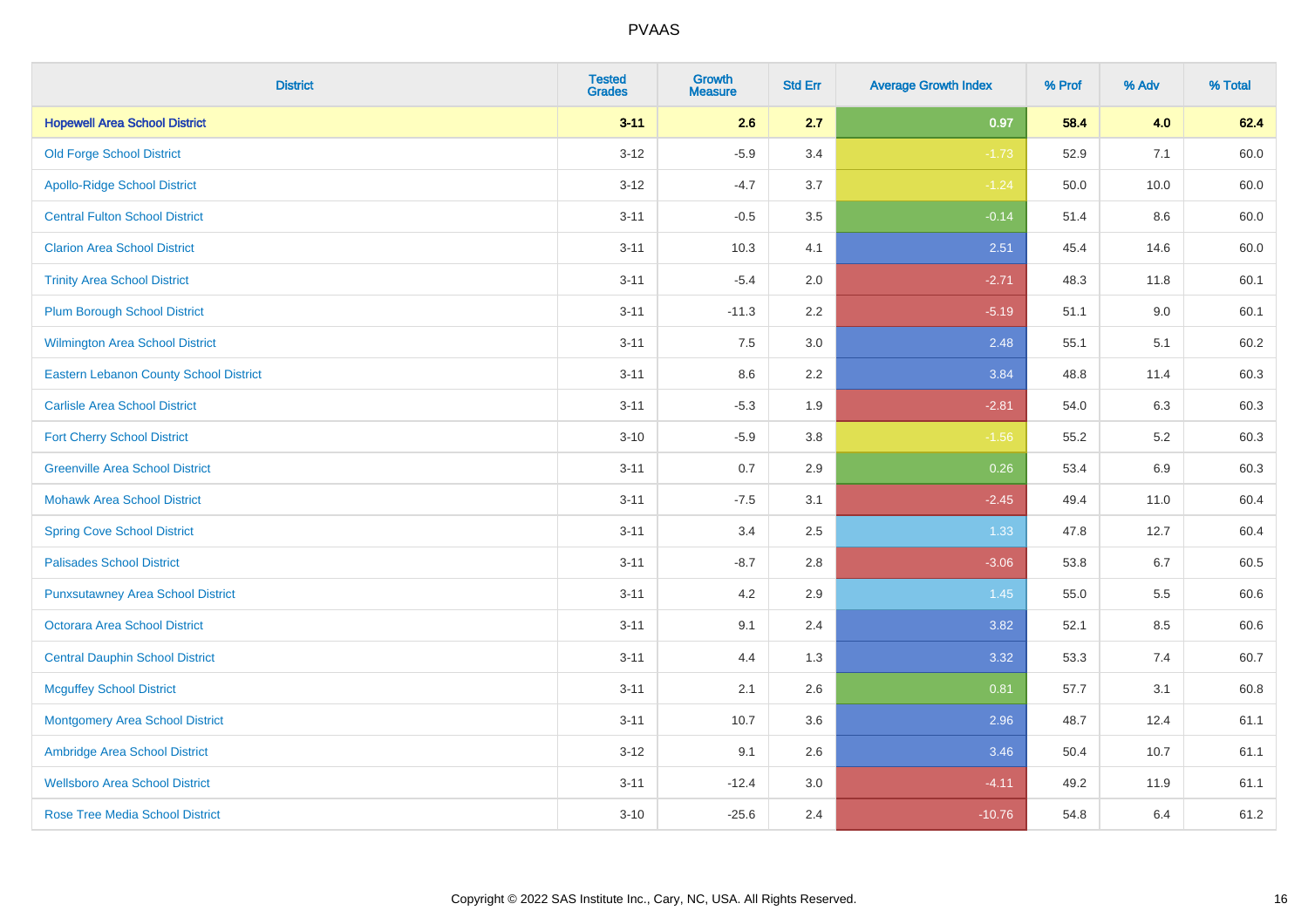| <b>District</b>                                | <b>Tested</b><br><b>Grades</b> | <b>Growth</b><br><b>Measure</b> | <b>Std Err</b> | <b>Average Growth Index</b> | % Prof | % Adv   | % Total |
|------------------------------------------------|--------------------------------|---------------------------------|----------------|-----------------------------|--------|---------|---------|
| <b>Hopewell Area School District</b>           | $3 - 11$                       | 2.6                             | 2.7            | 0.97                        | 58.4   | 4.0     | 62.4    |
| <b>Elizabethtown Area School District</b>      | $3 - 12$                       | $-0.9$                          | 1.9            | $-0.47$                     | 50.0   | 11.2    | 61.2    |
| <b>Conewago Valley School District</b>         | $3 - 12$                       | $-0.9$                          | 2.0            | $-0.45$                     | 51.7   | 9.6     | 61.3    |
| <b>South Eastern School District</b>           | $3 - 11$                       | 0.9                             | 2.4            | 0.39                        | 54.8   | 6.6     | 61.4    |
| <b>Karns City Area School District</b>         | $3 - 11$                       | $-6.0$                          | 2.9            | $-2.03$                     | 53.1   | 8.3     | 61.5    |
| <b>Union Area School District</b>              | $3 - 11$                       | 1.9                             | 4.3            | 0.44                        | 61.5   | 0.0     | 61.5    |
| <b>Newport School District</b>                 | $3 - 12$                       | 1.4                             | 3.5            | 0.41                        | 51.5   | 10.3    | 61.8    |
| <b>Lower Dauphin School District</b>           | $3 - 11$                       | $0.6\,$                         | 1.9            | 0.33                        | 49.2   | 12.6    | 61.8    |
| <b>Fairfield Area School District</b>          | $3 - 11$                       | $-5.6$                          | 3.4            | $-1.66$                     | 57.9   | 4.0     | 61.8    |
| <b>Everett Area School District</b>            | $3 - 11$                       | 5.0                             | 3.4            | 1.47                        | 60.5   | 1.3     | 61.8    |
| <b>Upper Moreland Township School District</b> | $3 - 11$                       | $-5.0$                          | 2.2            | $-2.31$                     | 57.9   | 4.0     | 61.9    |
| <b>Line Mountain School District</b>           | $3 - 11$                       | 4.1                             | 3.2            | 1.27                        | 52.9   | 9.2     | 62.1    |
| <b>Homer-Center School District</b>            | $3 - 11$                       | 9.7                             | 3.6            | 2.70                        | 45.1   | 17.2    | 62.3    |
| <b>Palmerton Area School District</b>          | $3 - 11$                       | $-1.2$                          | 3.0            | $-0.39$                     | 57.4   | 5.0     | 62.4    |
| <b>Hopewell Area School District</b>           | $3 - 11$                       | 2.6                             | 2.7            | 0.97                        | 58.4   | 4.0     | 62.4    |
| <b>Dallas School District</b>                  | $3 - 11$                       | $-2.5$                          | 2.2            | $-1.12$                     | 54.9   | 7.6     | 62.4    |
| <b>Otto-Eldred School District</b>             | $3 - 11$                       | $-0.7$                          | 4.2            | $-0.15$                     | 56.2   | $6.2\,$ | 62.5    |
| <b>Daniel Boone Area School District</b>       | $3 - 12$                       | 5.7                             | 2.0            | 2.88                        | 51.0   | 11.5    | 62.6    |
| Pen Argyl Area School District                 | $3 - 12$                       | 9.2                             | 2.7            | 3.46                        | 50.0   | 12.6    | 62.6    |
| <b>Windber Area School District</b>            | $3 - 11$                       | $-7.2$                          | 3.2            | $-2.24$                     | 55.4   | 7.2     | 62.6    |
| <b>Pleasant Valley School District</b>         | $3 - 11$                       | 3.1                             | 2.0            | 1.57                        | 57.2   | 5.5     | 62.8    |
| <b>Berlin Brothersvalley School District</b>   | $3 - 11$                       | 4.0                             | 4.2            | 0.96                        | 48.8   | 14.0    | 62.8    |
| Northwestern Lehigh School District            | $3 - 11$                       | 2.2                             | 2.3            | 0.93                        | 53.3   | 9.7     | 63.0    |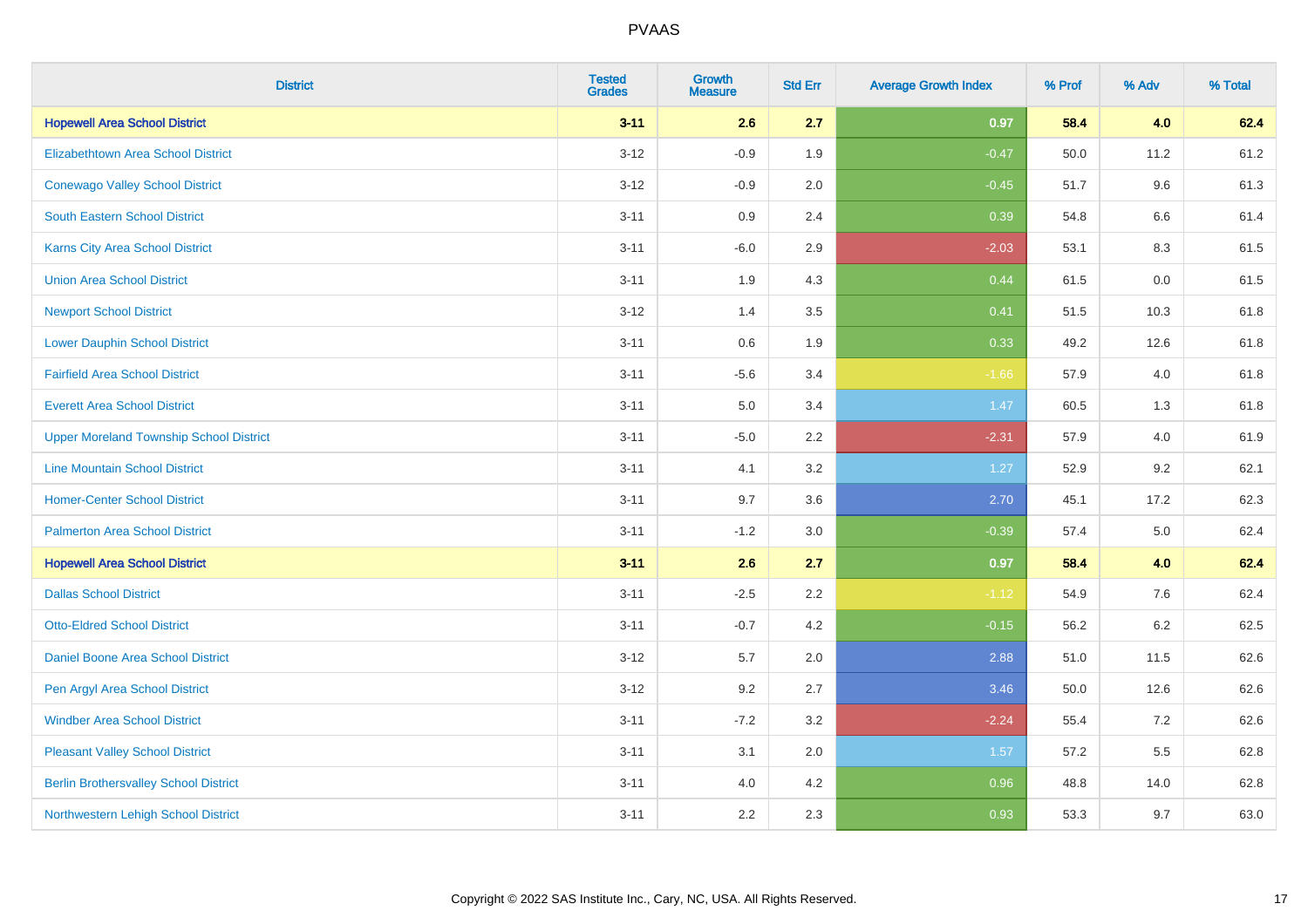| <b>District</b>                               | <b>Tested</b><br><b>Grades</b> | <b>Growth</b><br><b>Measure</b> | <b>Std Err</b> | <b>Average Growth Index</b> | % Prof | % Adv | % Total |
|-----------------------------------------------|--------------------------------|---------------------------------|----------------|-----------------------------|--------|-------|---------|
| <b>Hopewell Area School District</b>          | $3 - 11$                       | 2.6                             | 2.7            | 0.97                        | 58.4   | 4.0   | 62.4    |
| <b>Western Beaver County School District</b>  | $3 - 11$                       | $-7.8$                          | 4.2            | $-1.87$                     | 56.5   | 6.5   | 63.0    |
| Northampton Area School District              | $3 - 11$                       | 4.0                             | 1.6            | 2.51                        | 52.3   | 10.8  | 63.1    |
| <b>Charleroi School District</b>              | $3 - 11$                       | $-2.6$                          | 3.0            | $-0.86$                     | 55.7   | 7.4   | 63.1    |
| <b>Chartiers Valley School District</b>       | $3 - 11$                       | $-1.7$                          | 2.0            | $-0.81$                     | 54.7   | 8.4   | 63.1    |
| <b>Lake-Lehman School District</b>            | $3 - 11$                       | 10.8                            | 2.7            | 3.93                        | 55.3   | 7.9   | 63.2    |
| <b>Kennett Consolidated School District</b>   | $3 - 11$                       | 4.8                             | 1.8            | 2.61                        | 52.5   | 10.7  | 63.2    |
| <b>Bermudian Springs School District</b>      | $3 - 11$                       | $-5.5$                          | 2.9            | $-1.94$                     | 56.4   | 6.8   | 63.2    |
| <b>Shippensburg Area School District</b>      | $3 - 11$                       | 9.3                             | 1.9            | 4.84                        | 53.1   | 10.2  | 63.3    |
| <b>Warwick School District</b>                | $3 - 11$                       | 5.2                             | 1.9            | 2.76                        | 46.4   | 17.0  | 63.3    |
| <b>Lakeview School District</b>               | $3 - 11$                       | $-0.9$                          | 3.7            | $-0.24$                     | 60.3   | 3.2   | 63.5    |
| <b>Clarion-Limestone Area School District</b> | $3 - 12$                       | $-2.5$                          | 4.1            | $-0.60$                     | 56.8   | 6.8   | 63.6    |
| Southeastern Greene School District           | $3 - 10$                       | 3.3                             | 4.6            | 0.72                        | 57.6   | 6.1   | 63.6    |
| <b>Bentworth School District</b>              | $3 - 11$                       | 5.7                             | 3.2            | 1.75                        | 44.2   | 19.5  | 63.6    |
| <b>West Shore School District</b>             | $3 - 12$                       | 5.0                             | 1.4            | 3.59                        | 54.2   | 9.4   | 63.6    |
| <b>Avella Area School District</b>            | $3 - 12$                       | $-0.3$                          | 4.7            | $-0.05$                     | 49.3   | 14.5  | 63.8    |
| <b>Upper Adams School District</b>            | $3 - 11$                       | 1.3                             | 2.9            | 0.47                        | 55.2   | 8.6   | 63.8    |
| <b>Coudersport Area School District</b>       | $3 - 11$                       | 7.7                             | 3.7            | 2.06                        | 55.7   | 8.2   | 63.9    |
| <b>Southmoreland School District</b>          | $3 - 11$                       | $-8.3$                          | 3.6            | $-2.32$                     | 56.8   | 7.2   | 64.0    |
| <b>Harbor Creek School District</b>           | $3 - 11$                       | $-7.1$                          | 2.7            | $-2.67$                     | 48.8   | 15.2  | 64.0    |
| <b>Mercer Area School District</b>            | $3 - 11$                       | $-0.2$                          | 3.3            | $-0.06$                     | 56.0   | 8.0   | 64.0    |
| <b>Ephrata Area School District</b>           | $3 - 11$                       | 5.6                             | 1.8            | 3.12                        | 54.7   | 9.5   | 64.2    |
| <b>Chartiers-Houston School District</b>      | $3 - 10$                       | $-8.6$                          | 3.5            | $-2.41$                     | 59.7   | 4.5   | 64.2    |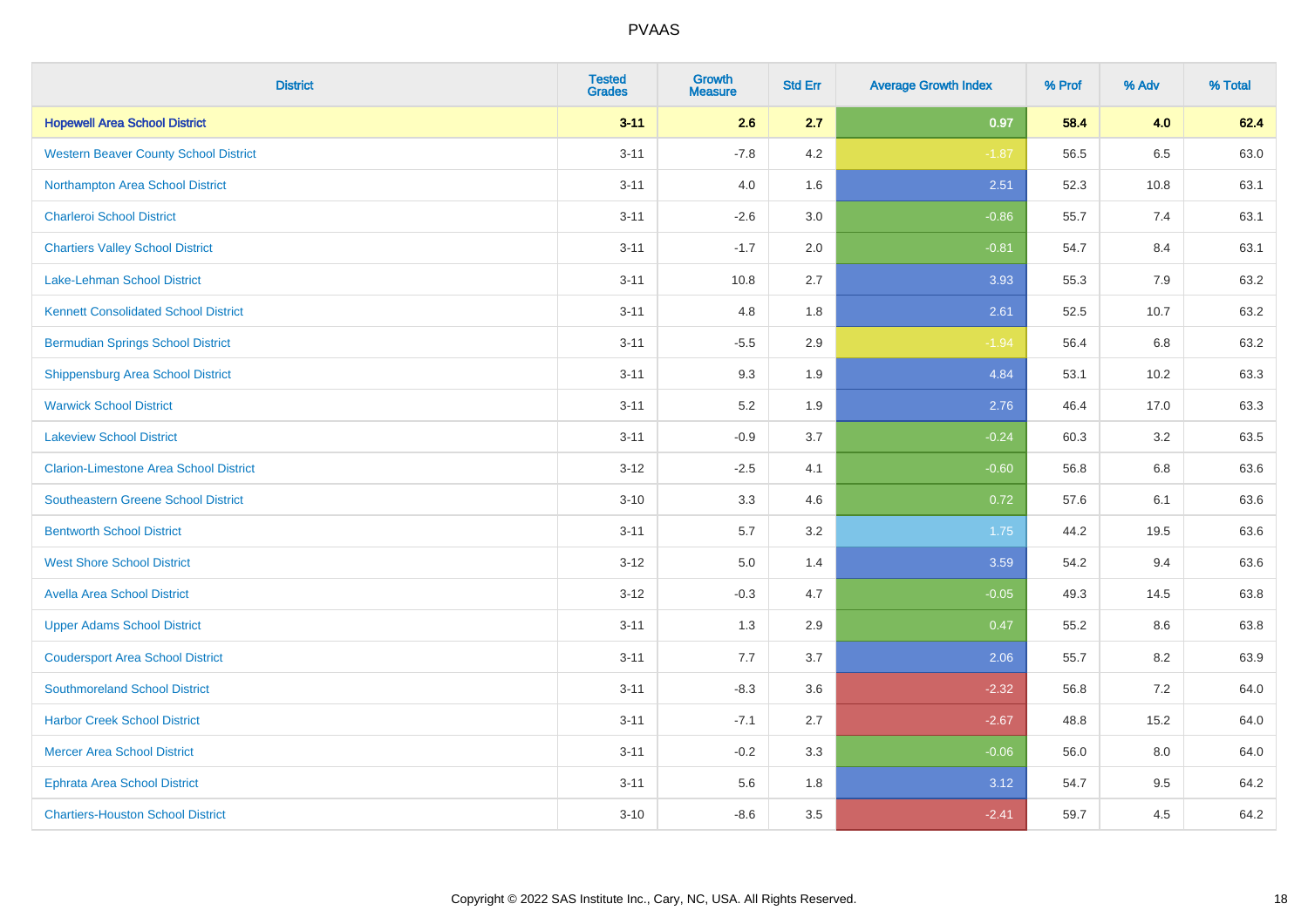| <b>District</b>                             | <b>Tested</b><br><b>Grades</b> | <b>Growth</b><br><b>Measure</b> | <b>Std Err</b> | <b>Average Growth Index</b> | % Prof | % Adv   | % Total |
|---------------------------------------------|--------------------------------|---------------------------------|----------------|-----------------------------|--------|---------|---------|
| <b>Hopewell Area School District</b>        | $3 - 11$                       | 2.6                             | 2.7            | 0.97                        | 58.4   | 4.0     | 62.4    |
| <b>Dubois Area School District</b>          | $3 - 11$                       | $-6.2$                          | 2.0            | $-3.07$                     | 50.9   | 13.4    | 64.3    |
| <b>Belmont Charter School</b>               | $3 - 10$                       | 16.0                            | 6.5            | 2.45                        | 64.3   | $0.0\,$ | 64.3    |
| <b>Avonworth School District</b>            | $3 - 10$                       | $-12.6$                         | 3.1            | $-4.01$                     | 59.8   | 4.6     | 64.4    |
| <b>Penn Manor School District</b>           | $3 - 11$                       | $-0.4$                          | 1.6            | $-0.25$                     | 51.9   | 12.6    | 64.5    |
| <b>Albert Gallatin Area School District</b> | $3 - 11$                       | $-0.8$                          | 2.4            | $-0.32$                     | 54.5   | 10.0    | 64.6    |
| Shenango Area School District               | $3 - 11$                       | $-2.6$                          | 3.3            | $-0.79$                     | 50.6   | 13.9    | 64.6    |
| <b>Wyoming Area School District</b>         | $3 - 10$                       | $-1.3$                          | 2.6            | $-0.50$                     | 53.8   | 10.8    | 64.6    |
| <b>Blackhawk School District</b>            | $3 - 11$                       | 4.7                             | 2.3            | 2.01                        | 55.8   | $8.8\,$ | 64.6    |
| <b>Montoursville Area School District</b>   | $3 - 12$                       | 10.8                            | 2.5            | 4.24                        | 44.6   | 20.1    | 64.8    |
| <b>Manheim Central School District</b>      | $3 - 11$                       | 2.1                             | 2.1            | 1.01                        | 53.2   | 11.6    | 64.8    |
| Lampeter-Strasburg School District          | $3 - 12$                       | $-8.6$                          | 2.0            | $-4.33$                     | 55.1   | $9.8\,$ | 64.8    |
| <b>Cocalico School District</b>             | $3 - 11$                       | 10.6                            | 2.0            | 5.18                        | 50.8   | 14.1    | 64.8    |
| 21st Century Cyber Charter School           | $6 - 12$                       | 5.7                             | 2.3            | 2.50                        | 56.7   | 8.3     | 65.0    |
| Penns Valley Area School District           | $3-12$                         | 14.0                            | 2.9            | 4.80                        | 41.9   | 23.1    | 65.0    |
| <b>West Perry School District</b>           | $3 - 11$                       | 12.5                            | 2.5            | 4.99                        | 56.6   | 8.4     | 65.0    |
| <b>Fleetwood Area School District</b>       | $3 - 10$                       | 12.2                            | 2.2            | 5.68                        | 53.5   | 11.6    | 65.2    |
| <b>Bellwood-Antis School District</b>       | $3 - 10$                       | $-1.2$                          | 3.2            | $-0.39$                     | 55.1   | 10.1    | 65.2    |
| Saint Marys Area School District            | $3 - 11$                       | 7.8                             | 2.6            | 3.04                        | 57.0   | 8.2     | 65.2    |
| <b>Schuylkill Valley School District</b>    | $3 - 11$                       | 1.4                             | 2.5            | 0.56                        | 55.1   | 10.2    | 65.3    |
| <b>Allegheny Valley School District</b>     | $3 - 11$                       | 8.5                             | 3.9            | 2.17                        | 53.1   | 12.2    | 65.3    |
| <b>Wayne Highlands School District</b>      | $3 - 11$                       | 7.8                             | 2.4            | 3.23                        | 52.3   | 13.1    | 65.4    |
| <b>Keystone Oaks School District</b>        | $3 - 11$                       | 5.5                             | 2.6            | 2.07                        | 53.2   | 12.1    | 65.4    |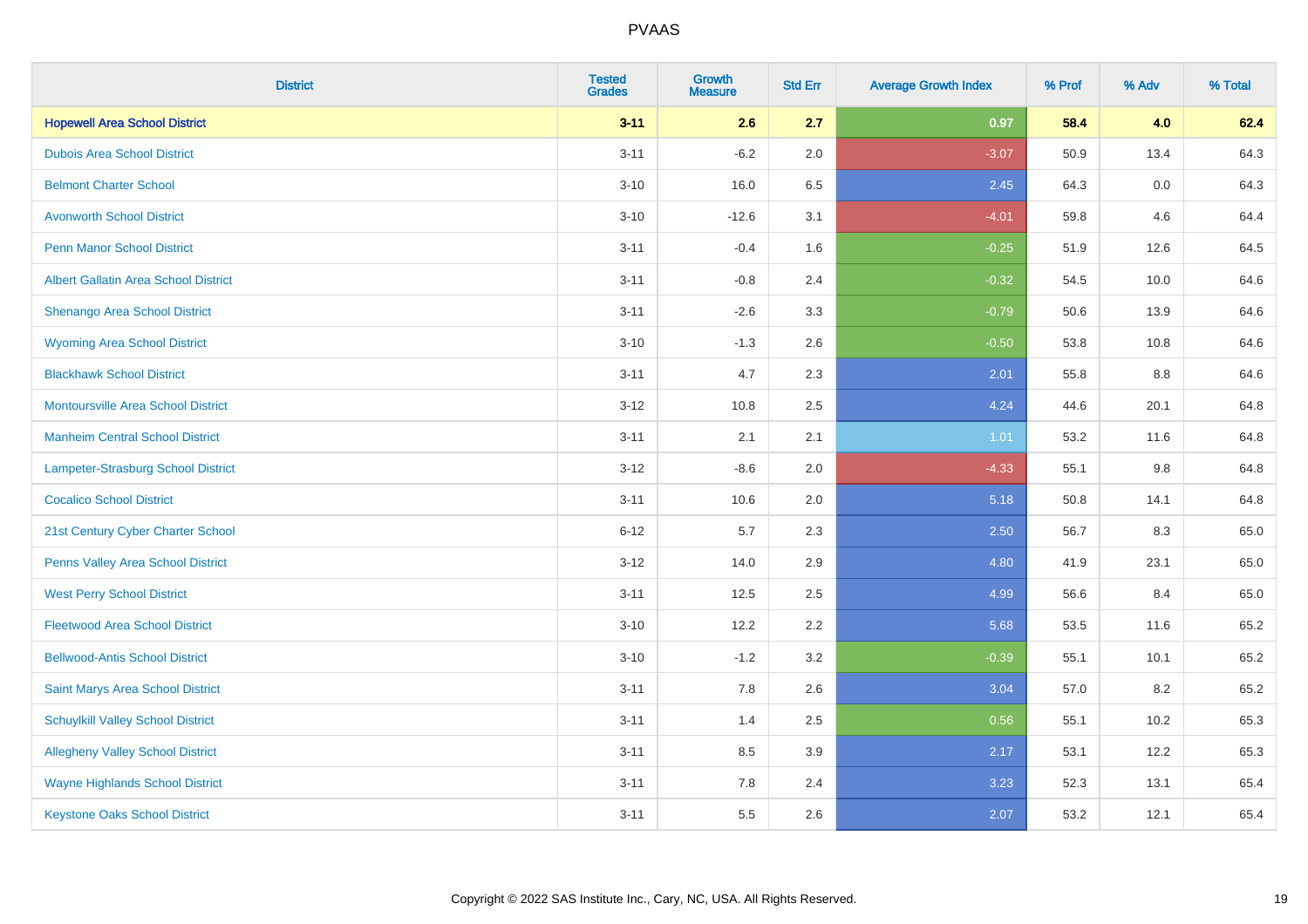| <b>District</b>                             | <b>Tested</b><br><b>Grades</b> | <b>Growth</b><br><b>Measure</b> | <b>Std Err</b> | <b>Average Growth Index</b> | % Prof | % Adv | % Total |
|---------------------------------------------|--------------------------------|---------------------------------|----------------|-----------------------------|--------|-------|---------|
| <b>Hopewell Area School District</b>        | $3 - 11$                       | 2.6                             | 2.7            | 0.97                        | 58.4   | 4.0   | 62.4    |
| <b>Littlestown Area School District</b>     | $3 - 11$                       | 11.4                            | 2.5            | 4.62                        | 55.2   | 10.4  | 65.6    |
| <b>Slippery Rock Area School District</b>   | $3 - 11$                       | $-6.3$                          | 2.5            | $-2.51$                     | 56.2   | 9.5   | 65.7    |
| <b>Central Valley School District</b>       | $3 - 10$                       | 4.8                             | 2.4            | 1.98                        | 56.9   | 9.0   | 65.9    |
| <b>Gateway School District</b>              | $3 - 11$                       | 0.8                             | 2.2            | 0.38                        | 52.1   | 13.8  | 65.9    |
| <b>Central Cambria School District</b>      | $3 - 11$                       | $3.0\,$                         | 2.5            | 1.17                        | 56.2   | 9.7   | 66.0    |
| Indiana Area School District                | $3 - 11$                       | $-5.3$                          | 2.3            | $-2.28$                     | 47.6   | 18.4  | 66.1    |
| <b>Wyalusing Area School District</b>       | $3 - 12$                       | 8.8                             | 3.3            | 2.68                        | 54.6   | 11.7  | 66.2    |
| <b>Springfield Township School District</b> | $3 - 11$                       | $-18.9$                         | 3.2            | $-5.88$                     | 62.6   | 3.6   | 66.3    |
| <b>Boyertown Area School District</b>       | $3 - 11$                       | $-4.7$                          | 1.5            | $-3.17$                     | 55.2   | 11.3  | 66.5    |
| <b>Quakertown Community School District</b> | $3 - 12$                       | $-4.4$                          | 1.6            | $-2.70$                     | 56.5   | 10.0  | 66.6    |
| <b>New Brighton Area School District</b>    | $3 - 11$                       | 4.6                             | 3.1            | 1.47                        | 60.9   | 5.8   | 66.7    |
| <b>Oswayo Valley School District</b>        | $3 - 12$                       | 8.5                             | 5.0            | 1.68                        | 50.0   | 16.7  | 66.7    |
| <b>Hanover Public School District</b>       | $3 - 11$                       | 5.2                             | 2.8            | 1.83                        | 52.2   | 14.4  | 66.7    |
| Pennsylvania Leadership Charter School      | $3 - 11$                       | 4.6                             | 2.2            | 2.13                        | 55.4   | 11.2  | 66.7    |
| <b>Belle Vernon Area School District</b>    | $3 - 11$                       | 6.5                             | 2.6            | 2.44                        | 55.6   | 11.1  | 66.7    |
| <b>Hermitage School District</b>            | $3 - 12$                       | 3.8                             | 2.4            | 1.60                        | 57.5   | 9.3   | 66.8    |
| Selinsgrove Area School District            | $3 - 12$                       | 8.3                             | 2.3            | 3.54                        | 56.8   | 10.0  | 66.8    |
| <b>United School District</b>               | $3 - 11$                       | 2.1                             | 3.4            | 0.63                        | 60.3   | 6.6   | 66.9    |
| <b>Central York School District</b>         | $3 - 12$                       | 12.3                            | 1.7            | 7.20                        | 55.5   | 11.5  | 67.0    |
| <b>Baldwin-Whitehall School District</b>    | $3 - 11$                       | 1.8                             | 1.9            | 0.94                        | 58.6   | 8.6   | 67.1    |
| <b>Wilson School District</b>               | $3 - 12$                       | 8.8                             | 1.5            | 5.96                        | 52.6   | 14.6  | 67.2    |
| <b>Perkiomen Valley School District</b>     | $3 - 11$                       | $-3.5$                          | 1.6            | $-2.18$                     | 53.8   | 13.4  | 67.2    |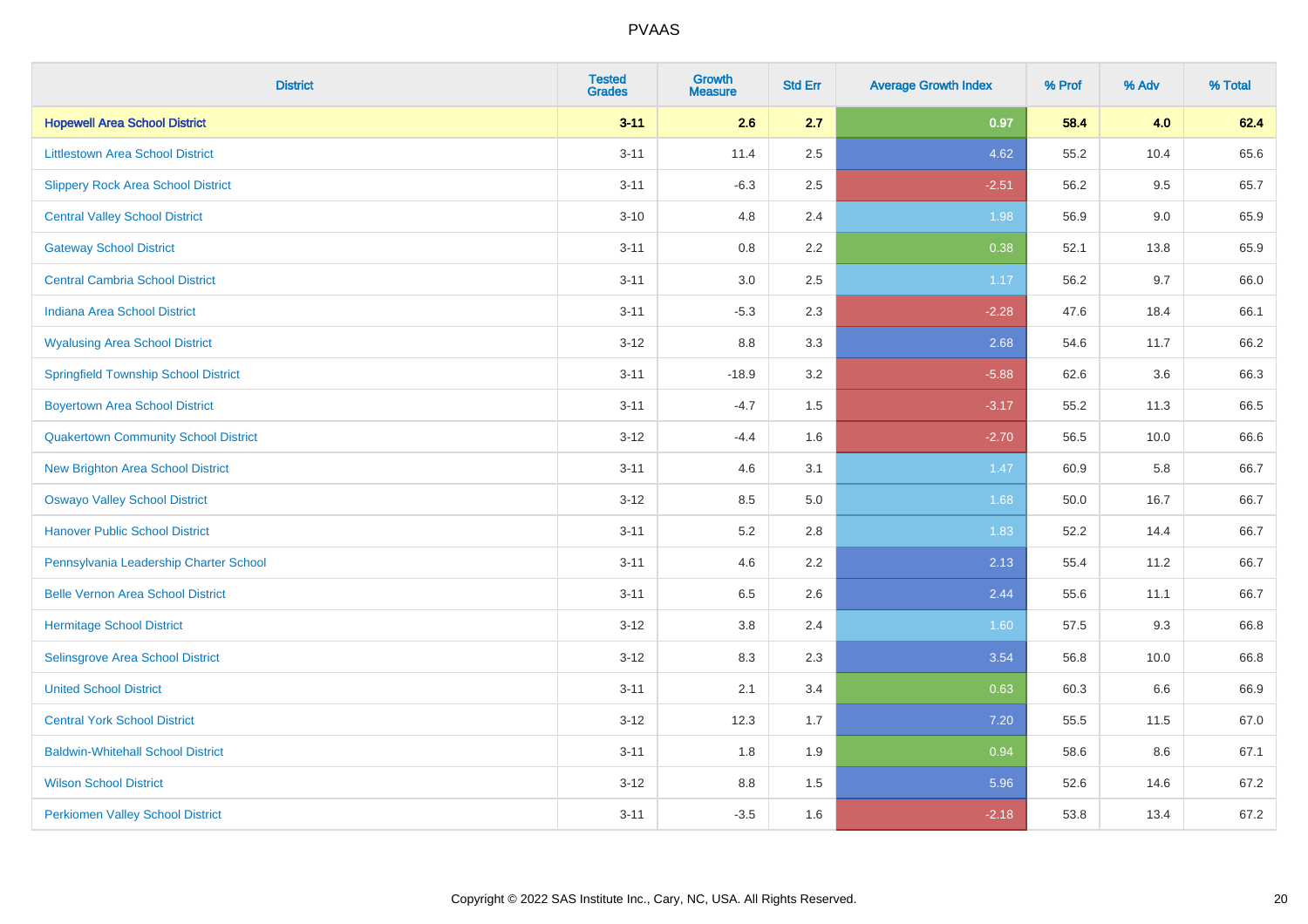| <b>District</b>                                 | <b>Tested</b><br><b>Grades</b> | <b>Growth</b><br><b>Measure</b> | <b>Std Err</b> | <b>Average Growth Index</b> | % Prof | % Adv | % Total |
|-------------------------------------------------|--------------------------------|---------------------------------|----------------|-----------------------------|--------|-------|---------|
| <b>Hopewell Area School District</b>            | $3 - 11$                       | 2.6                             | 2.7            | 0.97                        | 58.4   | 4.0   | 62.4    |
| <b>General Mclane School District</b>           | $3 - 11$                       | 3.1                             | 2.9            | 1.07                        | 62.3   | 4.9   | 67.2    |
| <b>South Park School District</b>               | $3 - 11$                       | $-11.3$                         | 2.7            | $-4.23$                     | 53.5   | 13.7  | 67.3    |
| <b>East Penn School District</b>                | $3 - 11$                       | 4.1                             | 1.3            | 3.27                        | 55.8   | 11.5  | 67.3    |
| Leechburg Area School District                  | $3 - 11$                       | 4.4                             | 4.0            | 1.09                        | 47.8   | 19.6  | 67.4    |
| Pennsylvania Virtual Charter School             | $3 - 11$                       | 11.8                            | 3.5            | 3.37                        | 56.5   | 11.1  | 67.6    |
| <b>Westinghouse Arts Academy Charter School</b> | $9 - 10$                       | $-0.7$                          | 3.6            | $-0.19$                     | 59.2   | 8.4   | 67.6    |
| Northeastern York School District               | $3 - 11$                       | 5.9                             | 2.0            | 3.03                        | 51.1   | 16.6  | 67.6    |
| <b>Bloomsburg Area School District</b>          | $3 - 10$                       | 0.7                             | 3.0            | 0.23                        | 55.9   | 11.8  | 67.6    |
| <b>Abington School District</b>                 | $3 - 10$                       | $-11.5$                         | 1.9            | $-6.00$                     | 56.2   | 11.6  | 67.8    |
| <b>Kiski Area School District</b>               | $3 - 11$                       | $-3.7$                          | 2.0            | $-1.86$                     | 57.4   | 10.4  | 67.8    |
| <b>Neshannock Township School District</b>      | $3 - 10$                       | $-9.7$                          | 2.9            | $-3.34$                     | 62.4   | 5.6   | 67.9    |
| <b>Hempfield School District</b>                | $3 - 11$                       | 0.1                             | 1.4            | 0.08                        | 58.2   | 9.9   | 68.2    |
| <b>Neshaminy School District</b>                | $3 - 11$                       | 4.0                             | 1.3            | 3.02                        | 58.7   | 9.5   | 68.2    |
| <b>Ellwood City Area School District</b>        | $3 - 11$                       | $-4.2$                          | 3.2            | $-1.29$                     | 54.1   | 14.1  | 68.2    |
| <b>Uniontown Area School District</b>           | $3 - 11$                       | 6.0                             | 3.2            | 1.87                        | 62.4   | 5.9   | 68.2    |
| <b>South Western School District</b>            | $3 - 12$                       | 3.9                             | 1.9            | 2.08                        | 60.2   | 8.1   | 68.3    |
| Renaissance Academy Charter School              | $3 - 11$                       | 8.3                             | 3.3            | 2.54                        | 45.6   | 22.8  | 68.4    |
| <b>Valley View School District</b>              | $3 - 11$                       | 18.1                            | 2.4            | 7.42                        | 53.7   | 14.7  | 68.4    |
| <b>Quaker Valley School District</b>            | $3 - 11$                       | $-2.8$                          | 2.6            | $-1.08$                     | 55.2   | 13.2  | 68.4    |
| North Pocono School District                    | $3 - 11$                       | $-2.3$                          | 3.4            | $-0.68$                     | 52.0   | 16.4  | 68.5    |
| <b>Central Columbia School District</b>         | $3 - 12$                       | $-4.8$                          | 2.6            | $-1.86$                     | 53.7   | 14.8  | 68.5    |
| <b>Seneca Valley School District</b>            | $3 - 11$                       | $-1.4$                          | 1.4            | $-0.99$                     | 57.2   | 11.4  | 68.6    |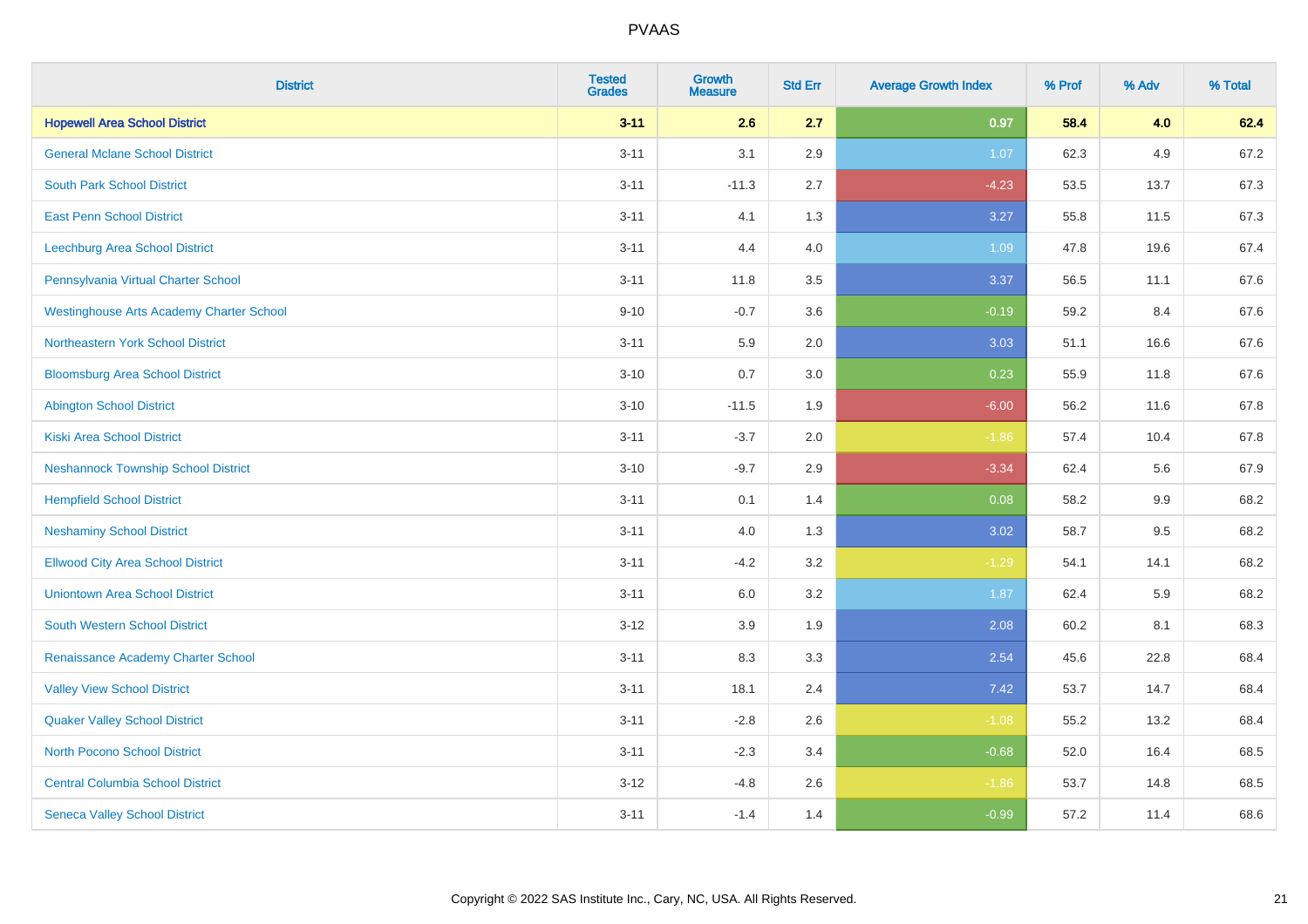| <b>District</b>                           | <b>Tested</b><br><b>Grades</b> | <b>Growth</b><br><b>Measure</b> | <b>Std Err</b> | <b>Average Growth Index</b> | % Prof | % Adv | % Total |
|-------------------------------------------|--------------------------------|---------------------------------|----------------|-----------------------------|--------|-------|---------|
| <b>Hopewell Area School District</b>      | $3 - 11$                       | 2.6                             | 2.7            | 0.97                        | 58.4   | 4.0   | 62.4    |
| <b>Manheim Township School District</b>   | $3 - 12$                       | $-0.9$                          | 1.6            | $-0.58$                     | 53.2   | 15.5  | 68.7    |
| <b>Sharpsville Area School District</b>   | $3 - 11$                       | $-1.4$                          | 3.5            | $-0.40$                     | 55.2   | 13.4  | 68.7    |
| <b>Kutztown Area School District</b>      | $3 - 12$                       | $-0.2$                          | 3.2            | $-0.05$                     | 55.4   | 13.3  | 68.7    |
| Northern York County School District      | $3 - 11$                       | 15.6                            | 2.0            | 7.98                        | 57.4   | 11.5  | 68.8    |
| <b>Eastern York School District</b>       | $3 - 11$                       | 9.6                             | 2.6            | 3.71                        | 56.3   | 12.6  | 68.9    |
| <b>School Lane Charter School</b>         | $3 - 11$                       | 12.4                            | 3.6            | 3.43                        | 59.1   | 9.8   | 68.9    |
| <b>Owen J Roberts School District</b>     | $3 - 11$                       | $-12.3$                         | 1.6            | $-7.61$                     | 57.0   | 11.9  | 69.0    |
| <b>Saucon Valley School District</b>      | $3 - 11$                       | 14.7                            | 2.5            | 5.98                        | 48.7   | 20.2  | 69.0    |
| <b>Nazareth Area School District</b>      | $3 - 11$                       | $-4.7$                          | 1.7            | $-2.82$                     | 59.2   | 9.9   | 69.0    |
| <b>Sullivan County School District</b>    | $3 - 10$                       | $-4.0$                          | 4.4            | $-0.90$                     | 66.7   | 2.6   | 69.2    |
| Penn Cambria School District              | $3 - 11$                       | $-0.0$                          | 2.7            | $-0.01$                     | 61.5   | 7.7   | 69.2    |
| East Pennsboro Area School District       | $3 - 11$                       | $-4.2$                          | 2.5            | $-1.71$                     | 60.8   | 8.5   | 69.3    |
| <b>Hollidaysburg Area School District</b> | $3 - 11$                       | 6.0                             | 2.1            | 2.88                        | 57.1   | 12.3  | 69.4    |
| <b>Ligonier Valley School District</b>    | $3 - 11$                       | 4.2                             | 3.1            | 1.34                        | 59.1   | 10.3  | 69.5    |
| <b>Greater Latrobe School District</b>    | $3 - 11$                       | 0.6                             | 1.9            | 0.31                        | 55.5   | 14.1  | 69.5    |
| <b>Girard School District</b>             | $3 - 11$                       | $-0.6$                          | 2.7            | $-0.22$                     | 53.9   | 15.6  | 69.6    |
| <b>Fort Leboeuf School District</b>       | $3 - 11$                       | 11.7                            | 2.5            | 4.73                        | 48.5   | 21.1  | 69.6    |
| South Butler County School District       | $3 - 10$                       | 3.9                             | 2.5            | 1.54                        | 53.1   | 16.6  | 69.7    |
| <b>Donegal School District</b>            | $3-12$                         | 3.1                             | 2.4            | 1.29                        | 60.6   | 9.1   | 69.7    |
| <b>Millcreek Township School District</b> | $3 - 11$                       | 3.1                             | 1.5            | 2.06                        | 55.6   | 14.2  | 69.7    |
| <b>Northgate School District</b>          | $3 - 11$                       | 6.3                             | 3.6            | 1.73                        | 53.3   | 16.7  | 70.0    |
| <b>Spring Grove Area School District</b>  | $3 - 11$                       | 5.6                             | 2.1            | 2.68                        | 55.1   | 15.0  | 70.1    |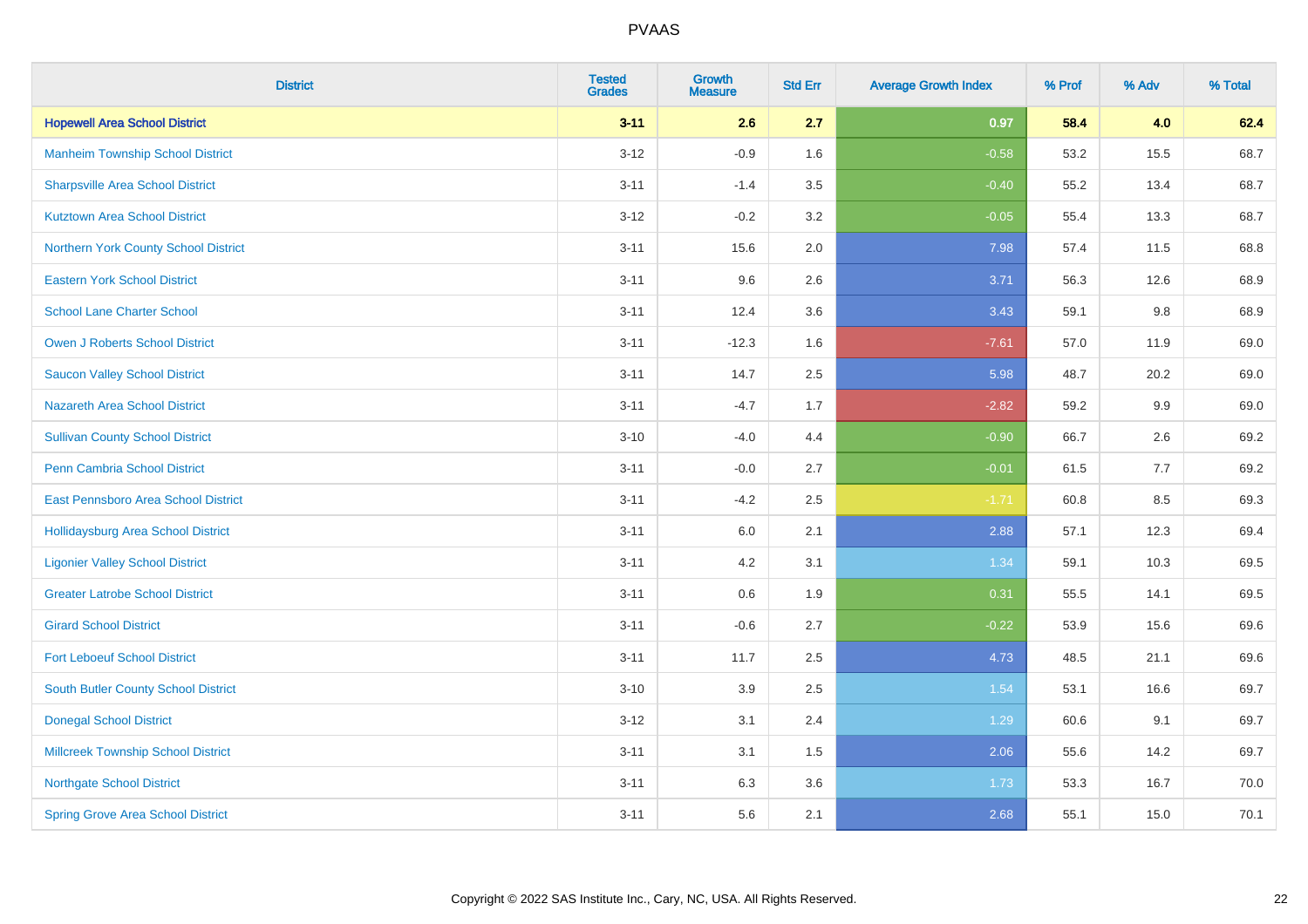| <b>District</b>                                | <b>Tested</b><br><b>Grades</b> | <b>Growth</b><br><b>Measure</b> | <b>Std Err</b> | <b>Average Growth Index</b> | % Prof | % Adv | % Total |
|------------------------------------------------|--------------------------------|---------------------------------|----------------|-----------------------------|--------|-------|---------|
| <b>Hopewell Area School District</b>           | $3 - 11$                       | 2.6                             | 2.7            | 0.97                        | 58.4   | 4.0   | 62.4    |
| <b>Marple Newtown School District</b>          | $3 - 11$                       | 2.0                             | 2.4            | 0.81                        | 57.6   | 12.8  | 70.4    |
| <b>Phoenixville Area School District</b>       | $3 - 11$                       | $-1.7$                          | 2.1            | $-0.83$                     | 59.9   | 10.6  | 70.5    |
| <b>Brookville Area School District</b>         | $3 - 11$                       | 6.9                             | 3.0            | 2.30                        | 55.2   | 15.6  | 70.8    |
| <b>Upper Perkiomen School District</b>         | $3 - 11$                       | 22.1                            | 2.1            | 10.74                       | 57.7   | 13.2  | 70.9    |
| Mechanicsburg Area School District             | $3 - 11$                       | 5.9                             | 1.8            | 3.29                        | 57.2   | 13.7  | 70.9    |
| <b>Camp Hill School District</b>               | $3 - 12$                       | 2.3                             | 3.0            | 0.78                        | 53.6   | 17.5  | 71.1    |
| <b>Halifax Area School District</b>            | $3 - 11$                       | 4.7                             | 3.9            | 1.22                        | 61.5   | 9.6   | 71.2    |
| <b>Delaware Valley School District</b>         | $3 - 11$                       | 12.6                            | 1.8            | 6.93                        | 55.2   | 16.2  | 71.4    |
| <b>Conemaugh Township Area School District</b> | $3 - 12$                       | $-3.7$                          | 3.4            | $-1.09$                     | 53.8   | 17.6  | 71.4    |
| <b>Midd-West School District</b>               | $3 - 11$                       | 10.3                            | 2.7            | 3.80                        | 58.0   | 13.4  | 71.4    |
| Northern Bedford County School District        | $3 - 11$                       | 16.5                            | 3.6            | 4.58                        | 51.7   | 20.0  | 71.7    |
| Palmyra Area School District                   | $3 - 11$                       | 5.6                             | 1.9            | 2.96                        | 56.4   | 15.6  | 72.0    |
| <b>Greencastle-Antrim School District</b>      | $3 - 11$                       | $-3.0$                          | 2.2            | $-1.36$                     | 62.4   | 9.9   | 72.3    |
| <b>Burrell School District</b>                 | $3 - 11$                       | 4.5                             | 3.1            | 1.48                        | 58.5   | 13.8  | 72.3    |
| <b>Laurel School District</b>                  | $3 - 11$                       | 1.8                             | 3.1            | 0.59                        | 70.1   | 2.3   | 72.4    |
| <b>Derry Area School District</b>              | $3 - 11$                       | 13.2                            | 2.8            | 4.69                        | 60.0   | 12.5  | 72.5    |
| North Penn School District                     | $3 - 11$                       | 9.1                             | 1.1            | 8.36                        | 55.8   | 17.0  | 72.8    |
| <b>Southern York County School District</b>    | $3 - 11$                       | 14.2                            | 2.1            | 6.91                        | 55.1   | 18.1  | 73.1    |
| <b>North Hills School District</b>             | $3 - 11$                       | $-1.8$                          | 1.8            | $-0.96$                     | 59.1   | 14.1  | 73.2    |
| <b>Wyomissing Area School District</b>         | $3 - 12$                       | 0.8                             | 2.6            | 0.33                        | 55.7   | 17.6  | 73.3    |
| <b>Hempfield Area School District</b>          | $3 - 12$                       | 4.6                             | 1.6            | 2.86                        | 53.5   | 20.1  | 73.6    |
| <b>Riverview School District</b>               | $3 - 11$                       | $-4.6$                          | 3.8            | $-1.20$                     | 57.9   | 15.8  | 73.7    |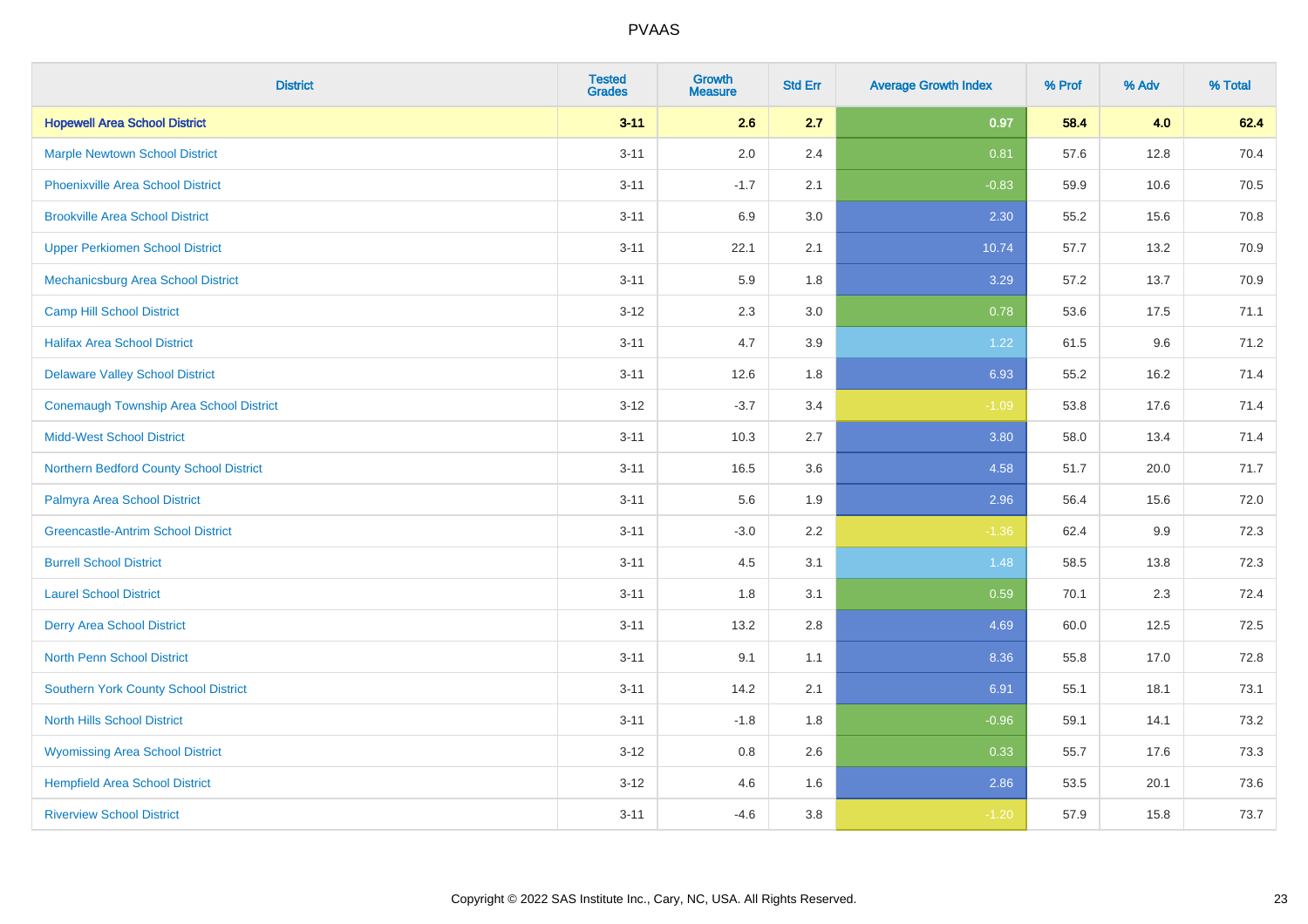| <b>District</b>                                    | <b>Tested</b><br><b>Grades</b> | <b>Growth</b><br><b>Measure</b> | <b>Std Err</b> | <b>Average Growth Index</b> | % Prof | % Adv | % Total |
|----------------------------------------------------|--------------------------------|---------------------------------|----------------|-----------------------------|--------|-------|---------|
| <b>Hopewell Area School District</b>               | $3 - 11$                       | 2.6                             | 2.7            | 0.97                        | 58.4   | 4.0   | 62.4    |
| <b>Conestoga Valley School District</b>            | $3 - 11$                       | 8.7                             | 1.8            | 4.69                        | 60.3   | 13.5  | 73.8    |
| <b>Dallastown Area School District</b>             | $3 - 11$                       | 13.5                            | 1.5            | 8.84                        | 56.0   | 17.9  | 73.8    |
| <b>Beaver Area School District</b>                 | $3 - 10$                       | 4.7                             | 2.4            | 1.94                        | 57.4   | 16.8  | 74.2    |
| <b>Lincoln Park Performing Arts Charter School</b> | $7 - 11$                       | 3.6                             | 2.5            | 1.42                        | 59.6   | 14.7  | 74.3    |
| <b>Crestwood School District</b>                   | $3 - 11$                       | $-0.4$                          | 2.4            | $-0.17$                     | 57.4   | 17.0  | 74.4    |
| <b>Abington Heights School District</b>            | $3 - 11$                       | 13.5                            | 2.2            | 6.27                        | 58.3   | 16.2  | 74.5    |
| <b>Canon-Mcmillan School District</b>              | $3 - 11$                       | $-0.8$                          | 1.6            | $-0.50$                     | 58.7   | 15.9  | 74.6    |
| <b>Fairview School District</b>                    | $3 - 11$                       | 3.4                             | 2.6            | 1.32                        | 57.2   | 17.6  | 74.8    |
| <b>Avon Grove School District</b>                  | $3 - 10$                       | 10.0                            | 1.6            | 6.26                        | 56.3   | 18.6  | 74.9    |
| <b>Greenwood School District</b>                   | $3 - 11$                       | 15.9                            | 3.9            | 4.11                        | 50.0   | 25.0  | 75.0    |
| <b>Freeport Area School District</b>               | $3 - 10$                       | 9.7                             | 2.5            | 3.91                        | 57.5   | 17.8  | 75.3    |
| <b>Avon Grove Charter School</b>                   | $3 - 11$                       | 9.0                             | 2.9            | 3.13                        | 58.8   | 16.7  | 75.5    |
| <b>Lewisburg Area School District</b>              | $3 - 11$                       | $-2.7$                          | 2.6            | $-1.03$                     | 57.0   | 18.5  | 75.6    |
| <b>Danville Area School District</b>               | $3 - 11$                       | 0.4                             | 2.6            | 0.15                        | 57.4   | 18.4  | 75.7    |
| <b>Mars Area School District</b>                   | $3 - 10$                       | 5.7                             | 2.1            | 2.75                        | 57.9   | 18.2  | 76.1    |
| West Jefferson Hills School District               | $3 - 11$                       | 1.8                             | 2.1            | 0.88                        | 55.7   | 20.8  | 76.4    |
| <b>Montour School District</b>                     | $3 - 11$                       | $-1.8$                          | 2.1            | $-0.88$                     | 61.4   | 15.1  | 76.5    |
| <b>Souderton Area School District</b>              | $3 - 11$                       | 12.4                            | 1.5            | 8.28                        | 61.7   | 15.2  | 76.9    |
| <b>North East School District</b>                  | $3 - 11$                       | $-9.3$                          | 3.1            | $-3.02$                     | 62.6   | 14.4  | 77.0    |
| <b>Tyrone Area School District</b>                 | $3-12$                         | 19.7                            | 2.5            | 7.87                        | 60.4   | 16.7  | 77.1    |
| <b>Moon Area School District</b>                   | $3 - 11$                       | 8.2                             | 1.9            | 4.25                        | 58.7   | 18.5  | 77.2    |
| <b>Spring-Ford Area School District</b>            | $3 - 11$                       | 6.0                             | 1.3            | 4.46                        | 60.8   | 16.5  | 77.4    |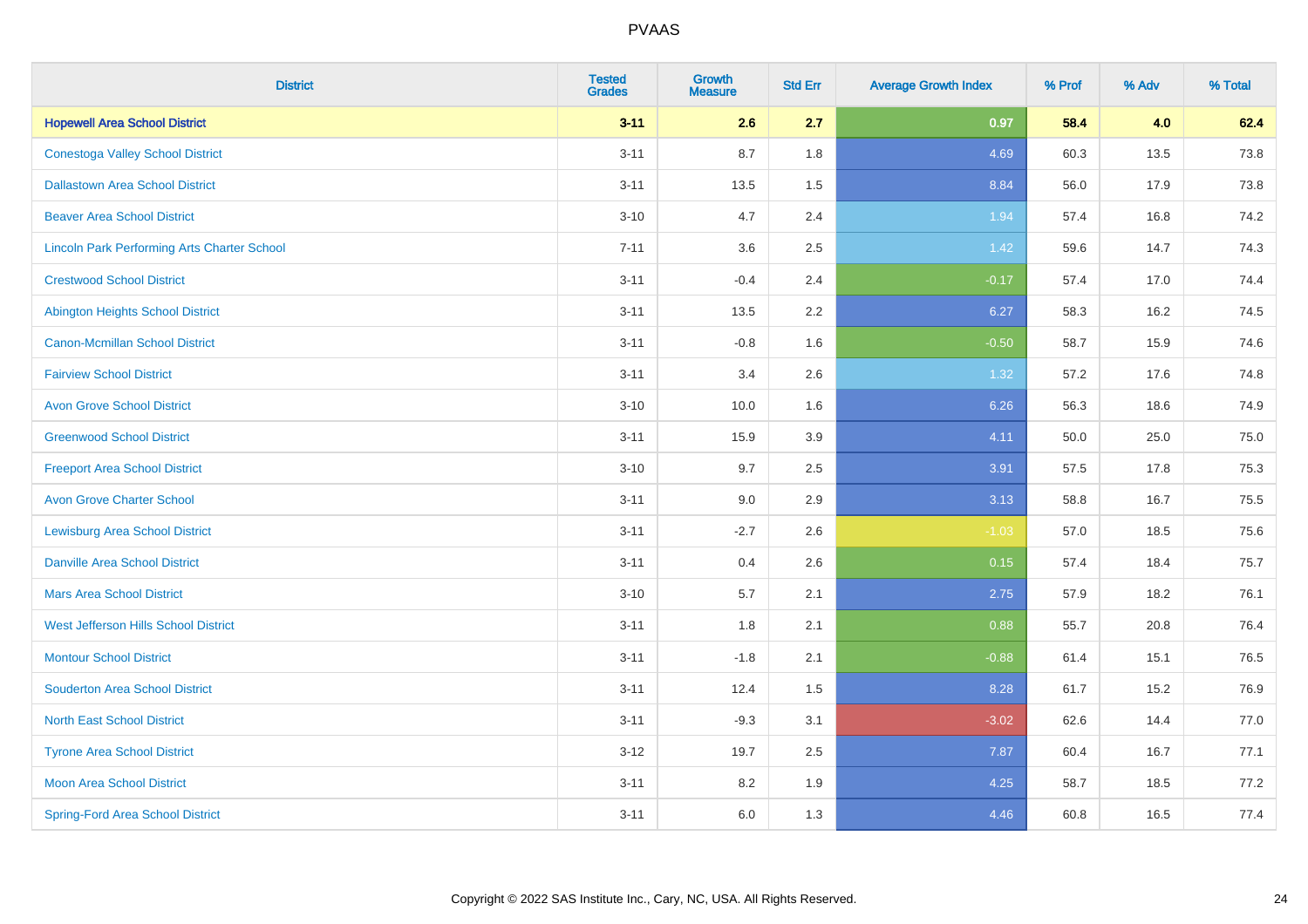| <b>District</b>                                 | <b>Tested</b><br><b>Grades</b> | <b>Growth</b><br><b>Measure</b> | <b>Std Err</b> | <b>Average Growth Index</b> | % Prof | % Adv   | % Total |
|-------------------------------------------------|--------------------------------|---------------------------------|----------------|-----------------------------|--------|---------|---------|
| <b>Hopewell Area School District</b>            | $3 - 11$                       | 2.6                             | 2.7            | 0.97                        | 58.4   | 4.0     | 62.4    |
| Jamestown Area School District                  | $3 - 11$                       | 13.5                            | 4.2            | 3.19                        | 64.4   | 13.3    | 77.8    |
| <b>Deer Lakes School District</b>               | $3 - 11$                       | 17.0                            | 2.7            | 6.32                        | 61.5   | 16.4    | 77.9    |
| <b>Southern Lehigh School District</b>          | $3 - 11$                       | $-0.4$                          | 2.3            | $-0.17$                     | 66.1   | 11.9    | 78.0    |
| Capital Area School for the Arts Charter School | $9 - 11$                       | 5.8                             | 4.1            | 1.39                        | 59.3   | 18.6    | 78.0    |
| <b>Mountain View School District</b>            | $3 - 11$                       | 20.9                            | 3.5            | 5.91                        | 57.8   | 20.3    | 78.1    |
| <b>Lehigh Career &amp; Technical Institute</b>  | $10 - 12$                      | 5.6                             | 5.6            | 0.99                        | 78.3   | $0.0\,$ | 78.3    |
| <b>Haverford Township School District</b>       | $3 - 11$                       | 8.0                             | 1.5            | 5.27                        | 53.0   | 25.5    | 78.6    |
| <b>Upper Merion Area School District</b>        | $3 - 11$                       | 15.3                            | 2.0            | 7.62                        | 59.3   | 19.3    | 78.6    |
| <b>West Allegheny School District</b>           | $3 - 12$                       | 4.0                             | 2.1            | 1.96                        | 63.1   | 15.7    | 78.8    |
| <b>Methacton School District</b>                | $3 - 11$                       | 2.5                             | 1.7            | 1.43                        | 62.5   | 16.4    | 79.0    |
| <b>Council Rock School District</b>             | $3 - 11$                       | 8.9                             | 1.2            | 7.65                        | 62.8   | 16.6    | 79.4    |
| <b>Central Bucks School District</b>            | $3 - 11$                       | 1.6                             | 0.9            | 1.66                        | 63.0   | 16.8    | 79.8    |
| <b>Lower Moreland Township School District</b>  | $3 - 11$                       | 2.0                             | 2.2            | 0.95                        | 62.8   | 17.0    | 79.8    |
| <b>Colonial School District</b>                 | $3 - 11$                       | 14.0                            | 1.7            | 8.21                        | 60.2   | 19.6    | 79.8    |
| <b>Parkland School District</b>                 | $3 - 11$                       | 5.3                             | 1.2            | 4.30                        | 58.0   | 22.3    | 80.4    |
| Lehigh Valley Charter High School For The Arts  | $9 - 10$                       | 7.3                             | 2.6            | 2.82                        | 62.3   | 18.2    | 80.5    |
| <b>Derry Township School District</b>           | $3 - 10$                       | 12.8                            | 2.0            | 6.39                        | 54.8   | 25.8    | 80.6    |
| <b>Wissahickon School District</b>              | $3 - 10$                       | 12.5                            | 1.8            | 6.85                        | 58.3   | 22.4    | 80.7    |
| <b>York Suburban School District</b>            | $3 - 11$                       | 10.1                            | 2.1            | 4.91                        | 53.5   | 27.8    | 81.3    |
| <b>Unionville-Chadds Ford School District</b>   | $3 - 11$                       | 17.1                            | 3.1            | 5.51                        | 68.1   | 13.2    | 81.3    |
| <b>Pennsbury School District</b>                | $3 - 11$                       | 11.7                            | 1.5            | 7.90                        | 60.1   | 21.3    | 81.3    |
| <b>Richland School District</b>                 | $3 - 11$                       | 6.7                             | 2.9            | 2.33                        | 62.2   | 19.2    | 81.4    |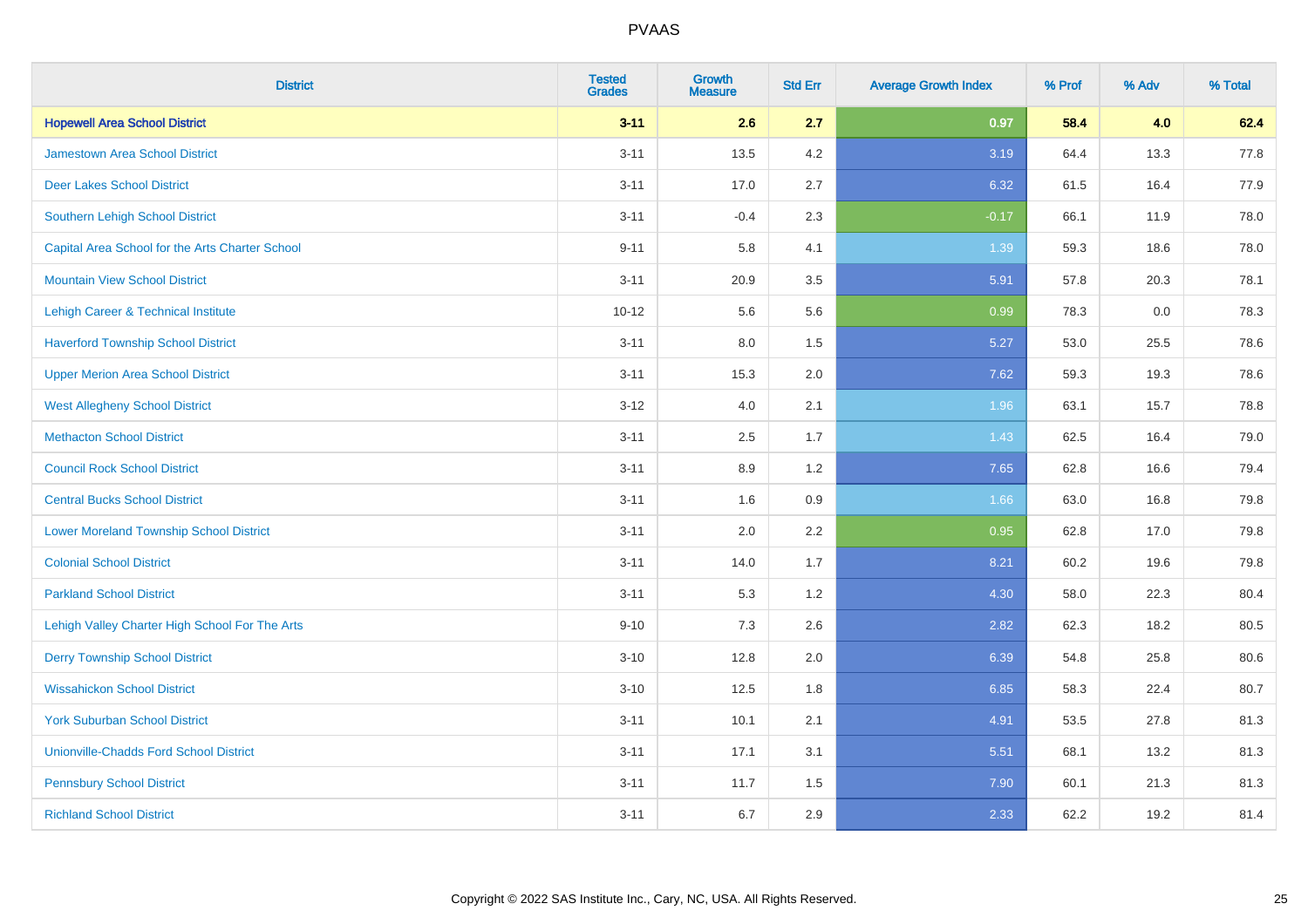| <b>District</b>                               | <b>Tested</b><br><b>Grades</b> | <b>Growth</b><br><b>Measure</b> | <b>Std Err</b> | <b>Average Growth Index</b> | % Prof | % Adv | % Total |
|-----------------------------------------------|--------------------------------|---------------------------------|----------------|-----------------------------|--------|-------|---------|
| <b>Hopewell Area School District</b>          | $3 - 11$                       | 2.6                             | 2.7            | 0.97                        | 58.4   | 4.0   | 62.4    |
| <b>Franklin Regional School District</b>      | $3 - 11$                       | 2.0                             | 1.9            | 1.02                        | 66.7   | 15.5  | 82.1    |
| <b>Hampton Township School District</b>       | $3 - 11$                       | 5.1                             | 2.2            | 2.35                        | 54.0   | 28.2  | 82.2    |
| <b>Shanksville-Stonycreek School District</b> | $3 - 10$                       | 7.0                             | 5.9            | 1.20                        | 64.7   | 17.6  | 82.4    |
| <b>Springfield School District</b>            | $3 - 11$                       | 13.8                            | 1.7            | 7.99                        | 60.9   | 21.5  | 82.4    |
| <b>North Clarion County School District</b>   | $3 - 12$                       | 3.7                             | 4.3            | 0.85                        | 67.5   | 15.0  | 82.5    |
| <b>Downingtown Area School District</b>       | $3 - 11$                       | 12.1                            | 1.1            | 10.67                       | 60.0   | 23.5  | 83.6    |
| <b>Bethel Park School District</b>            | $3 - 11$                       | 5.6                             | 1.8            | 3.18                        | 65.3   | 18.6  | 83.9    |
| <b>State College Area School District</b>     | $3 - 11$                       | 20.5                            | 1.4            | 14.33                       | 58.0   | 25.9  | 84.0    |
| <b>Jenkintown School District</b>             | $3 - 11$                       | 12.5                            | 4.4            | 2.84                        | 54.6   | 29.6  | 84.1    |
| <b>Cumberland Valley School District</b>      | $3 - 12$                       | 18.5                            | 1.3            | 14.64                       | 60.7   | 23.4  | 84.1    |
| <b>Penn-Trafford School District</b>          | $3 - 11$                       | 13.4                            | 1.7            | 7.87                        | 62.3   | 21.9  | 84.2    |
| <b>Pine-Richland School District</b>          | $3 - 11$                       | 11.5                            | 1.8            | 6.31                        | 60.6   | 24.4  | 85.0    |
| <b>Great Valley School District</b>           | $3 - 11$                       | 15.0                            | 1.9            | 7.98                        | 50.0   | 35.0  | 85.0    |
| Fox Chapel Area School District               | $3 - 11$                       | 9.8                             | 1.8            | 5.36                        | 56.6   | 28.6  | 85.2    |
| <b>Norwin School District</b>                 | $3 - 11$                       | 18.0                            | 1.7            | 10.37                       | 58.5   | 27.0  | 85.4    |
| <b>Lower Merion School District</b>           | $3 - 11$                       | 19.0                            | 1.3            | 14.93                       | 55.6   | 29.9  | 85.5    |
| <b>Upper Dublin School District</b>           | $3 - 12$                       | 15.4                            | 1.8            | 8.53                        | 60.8   | 24.8  | 85.6    |
| Mt Lebanon School District                    | $3 - 11$                       | $-1.0$                          | 1.5            | $-0.70$                     | 61.9   | 24.0  | 85.9    |
| <b>Peters Township School District</b>        | $3 - 11$                       | 5.0                             | 1.8            | 2.76                        | 59.8   | 26.1  | 85.9    |
| <b>Garnet Valley School District</b>          | $3 - 10$                       | 10.9                            | 1.7            | 6.53                        | 67.1   | 19.0  | 86.1    |
| <b>West Chester Area School District</b>      | $3 - 11$                       | 12.6                            | 1.2            | 10.38                       | 66.8   | 20.2  | 87.0    |
| <b>Wallingford-Swarthmore School District</b> | $3 - 10$                       | 0.9                             | 2.4            | 0.38                        | 64.4   | 22.7  | 87.1    |